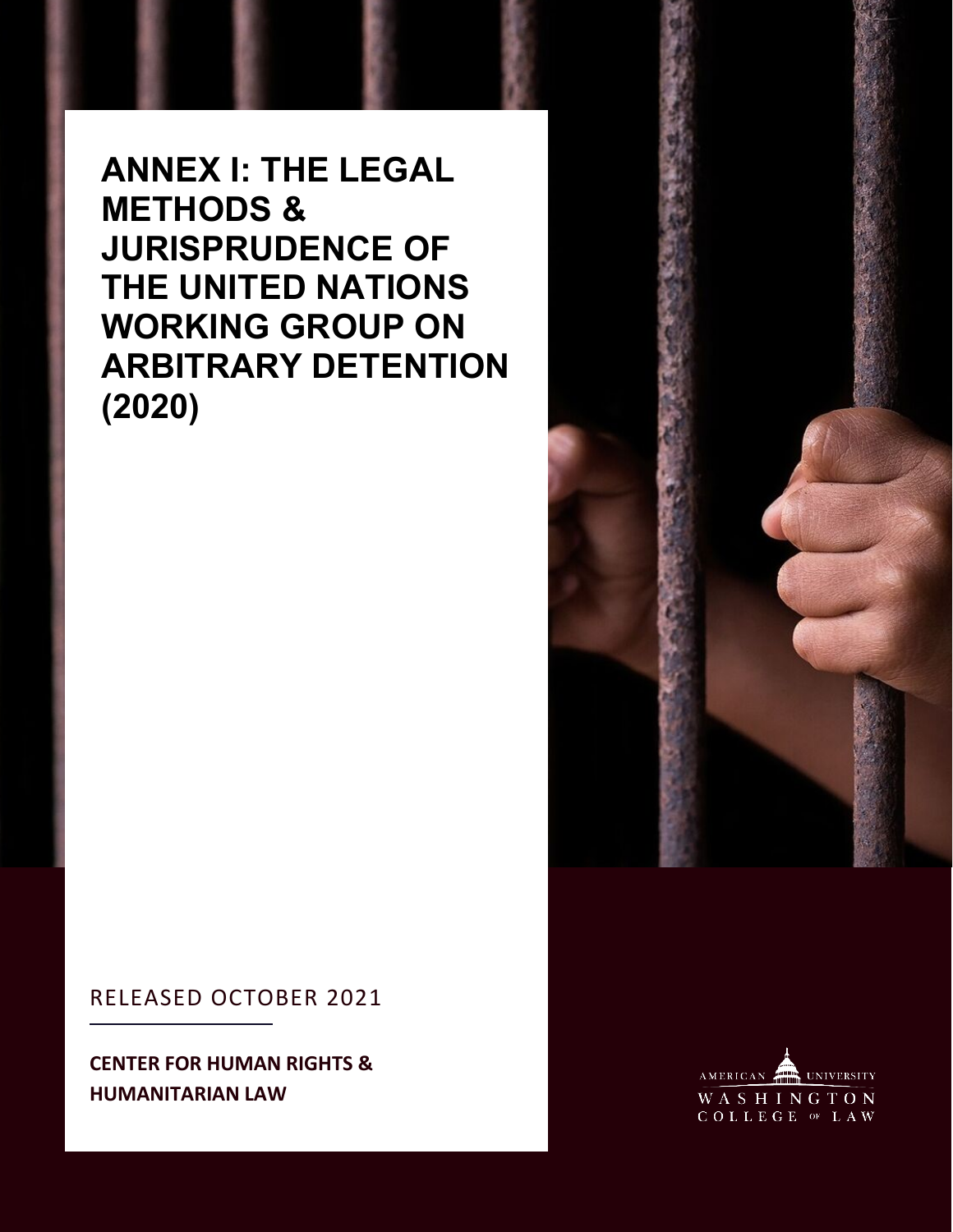# **Annex I: The Legal Methods & Jurisprudence of the United Nations Working Group on Arbitrary Detention (2020)**

#### **Year 2019 Snapshot: Opinions and Cases**

The United Nations Working Group on Arbitrary Detention (Working Group) released 85 opinions that were adopted during its  $84<sup>th</sup>$ ,  $85<sup>th</sup>$ , and  $86<sup>th</sup>$  sessions related to 171 individuals in detention in 42 countries.<sup>[1](#page-1-0)</sup> Under its urgent action procedure, it transmitted 61 urgent appeals to 31 Governments and, in one case, to other actors.<sup>[2](#page-1-1)</sup> It also transmitted 80 letters of allegations and other letters to 43 Governments concerning at least 377 individuals.<sup>3</sup> The Working Group found that the detentions of the individuals at issue were arbitrary in all of the 83 opinions it issued under its regular procedure (i.e., 100% of the time).<sup>[4](#page-1-3)</sup> Three communications did not result in an opinion: one that had pertained to a request for review and two communications that had been "filed," meaning the Working Group did not reach a determination in these three instances.<sup>[5](#page-1-4)</sup> In the first filed case, the Working Group was unable to reach a conclusion based on the information received by the source and government concerned.<sup>[6](#page-1-5)</sup> In the second filed case, the Working Group found that the factual circumstances and information provided for Minors A, B, and C were sufficient to determine that their detention was arbitrary under Category I.<sup>[7](#page-1-6)</sup> However, the Working Group considered it possible that the arrest of Minor D could have been legitimate under the exception of arrest in flagrante delicto.<sup>[8](#page-1-7)</sup> Further, it found the government's reply credible with respect to its assertion that Minor D had a guardian present at the time of interrogation, whereas the assertions for Minors A, B, and C did not.<sup>[9](#page-1-8)</sup> Based on these differences, the Working Group filed the case with respect to Minor D, making no determination as to whether the detention was arbitrary.<sup>[10](#page-1-9)</sup>

<span id="page-1-0"></span><sup>&</sup>lt;sup>1</sup> Report of the Working Group on Arbitrary Detention, A/HRC/45/16 (24 July 2020), available at: https://undocs.org/en/A/HRC/45/16.<br><sup>2</sup> *Id*. at p. 1 summary.<br><sup>3</sup> *Id*.<br><sup>4</sup> The Working Group refers to the situations of fact submitted to it for consideration as "cases" whereas its written

<span id="page-1-1"></span>

<span id="page-1-2"></span>

<span id="page-1-3"></span>determinations of whether a deprivation of liberty is arbitrary are referred to as "opinions." Accordingly, this

<span id="page-1-4"></span>annex utilizes both terms when referring to the Working Group's jurisprudence.<br><sup>5</sup> See Human Rights Council, United Nations Working Group on Arbitrary Detention, Communication No. 60/2019 (Belarus) (filed for one minor of the four named in the petition), Human Rights Council, United Nations Working Group on Arbitrary Detention, Communication No. 50/2019 (France) (insufficient information to reach a determination), and Human Rights Council, United Nations Working Group on Arbitrary Detention, Communication No. 27/2019 (Cameroon) (requesting that the Working Group revise opinion No. 40/2017).

<span id="page-1-5"></span><sup>6</sup> *See* Human Rights Council, United Nations Working Group on Arbitrary Detention, Communication No. 50/2019 (France), ¶ 49.<br>7 Human Rights Council, United Nations Working Group on Arbitrary Detention, Communication No. 60/2019

<span id="page-1-6"></span>

<span id="page-1-8"></span><span id="page-1-7"></span>

<sup>(</sup>Belarus), ¶ 133. 8 *Id*. at ¶ 119. 9 *Id*. at ¶¶ 110-118. 10 *Id*. at ¶ 133.

<span id="page-1-9"></span>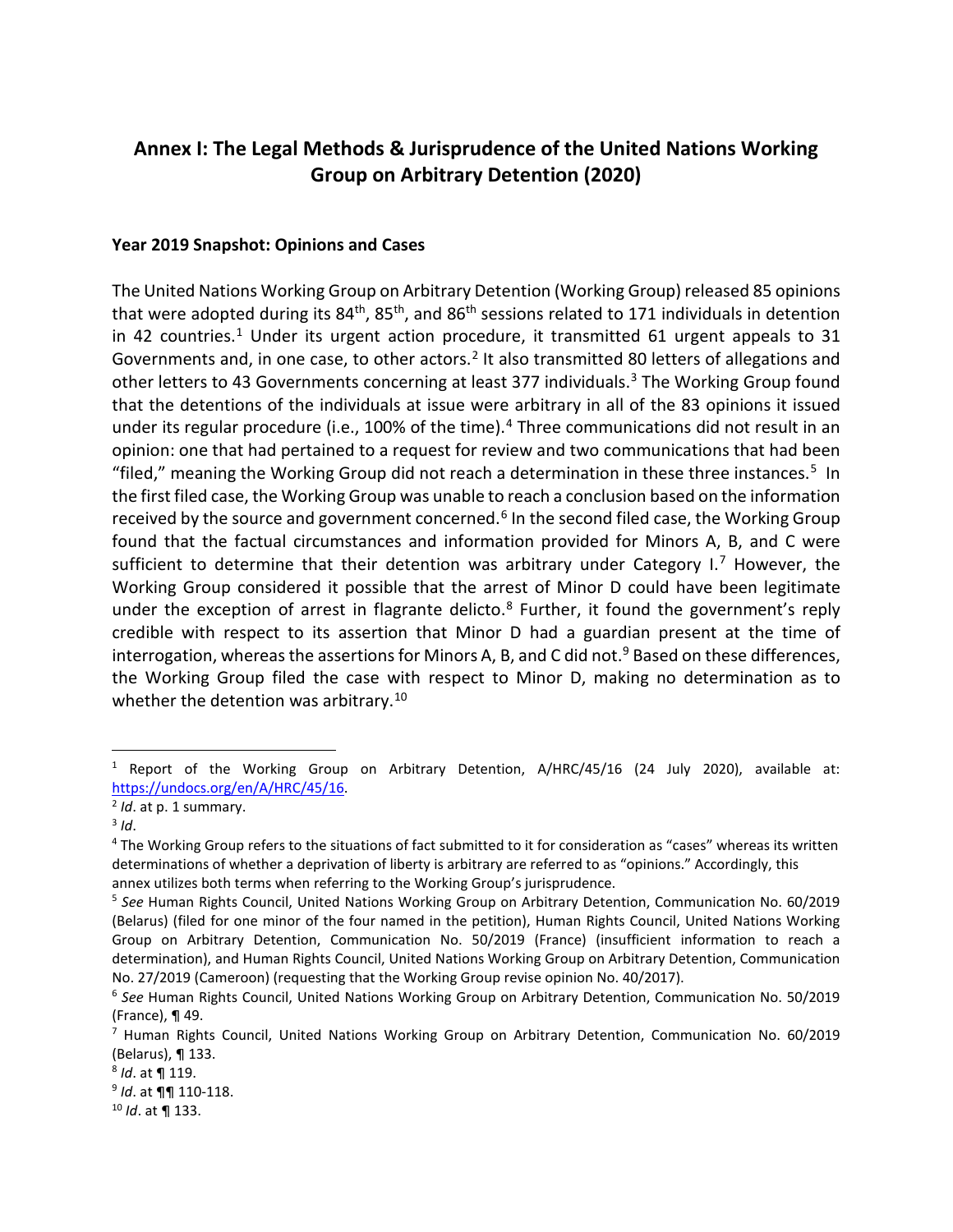The Working Group referred 74 of 83 cases under its regular procedure to other Special Procedure mandate holders or Working Groups (i.e., 89.15% of the time).<sup>[11](#page-2-0)</sup> The Government replied to the Working Group's request for information in 47 opinions (55.3%). It did not reply in 37 opinions (43.5%), and in an opinion pertaining to two States, one State replied, and one did not. [12](#page-2-1)

| <b>GOVERNMENT REPLY</b>      | Yes                                                                                                                                                                                                                             | No                                                                                                                                                                              | No and yes |
|------------------------------|---------------------------------------------------------------------------------------------------------------------------------------------------------------------------------------------------------------------------------|---------------------------------------------------------------------------------------------------------------------------------------------------------------------------------|------------|
| <b>2019 GOVERNMENT REPLY</b> | 47                                                                                                                                                                                                                              | 37                                                                                                                                                                              | 1          |
| 2019 GOVERNMENT REPLY (%)    | 55.3%                                                                                                                                                                                                                           | 43.5%                                                                                                                                                                           | 1.2%       |
| <b>CASE NUMBERS</b>          | 1, 2, 6, 7, 8,<br>10, 12, 13,<br>14, 20, 22,<br>23, 24, 26,<br>27, 28, 33,<br>35, 39, 40,<br>44, 45, 46,<br>47, 49, 50,<br>52, 53, 54,<br>56, 57, 58,<br>59, 60, 63,<br>64, 69, 71,<br>72, 73, 74,<br>75, 79, 80,<br>81, 82, 83 | 3, 4, 5, 9, 11,<br>15, 16, 17,<br>18, 19, 21,<br>25, 29, 30,<br>31, 32, 34,<br>36, 37, 38,<br>41, 42, 43,<br>48, 51, 55,<br>61, 62, 65,<br>66, 67, 68,<br>70, 76, 78,<br>84, 85 | 77         |

| Opinions in which the State at issue replied to the Working Group's request for information |  |  |
|---------------------------------------------------------------------------------------------|--|--|
|---------------------------------------------------------------------------------------------|--|--|

#### **Gender breakdown and age of subjects within the Working Group's 2019 opinions**



<span id="page-2-0"></span><sup>&</sup>lt;sup>11</sup> The following opinions were not referred by the Working Group: 13/2019, 27/2019, 38/2019, 48/2019, 49/2019, 50/2019, 58/2019, 75/2019, and 79/2019.

<span id="page-2-1"></span><sup>12</sup> *See*, chart on page 3 for reference to case numbers.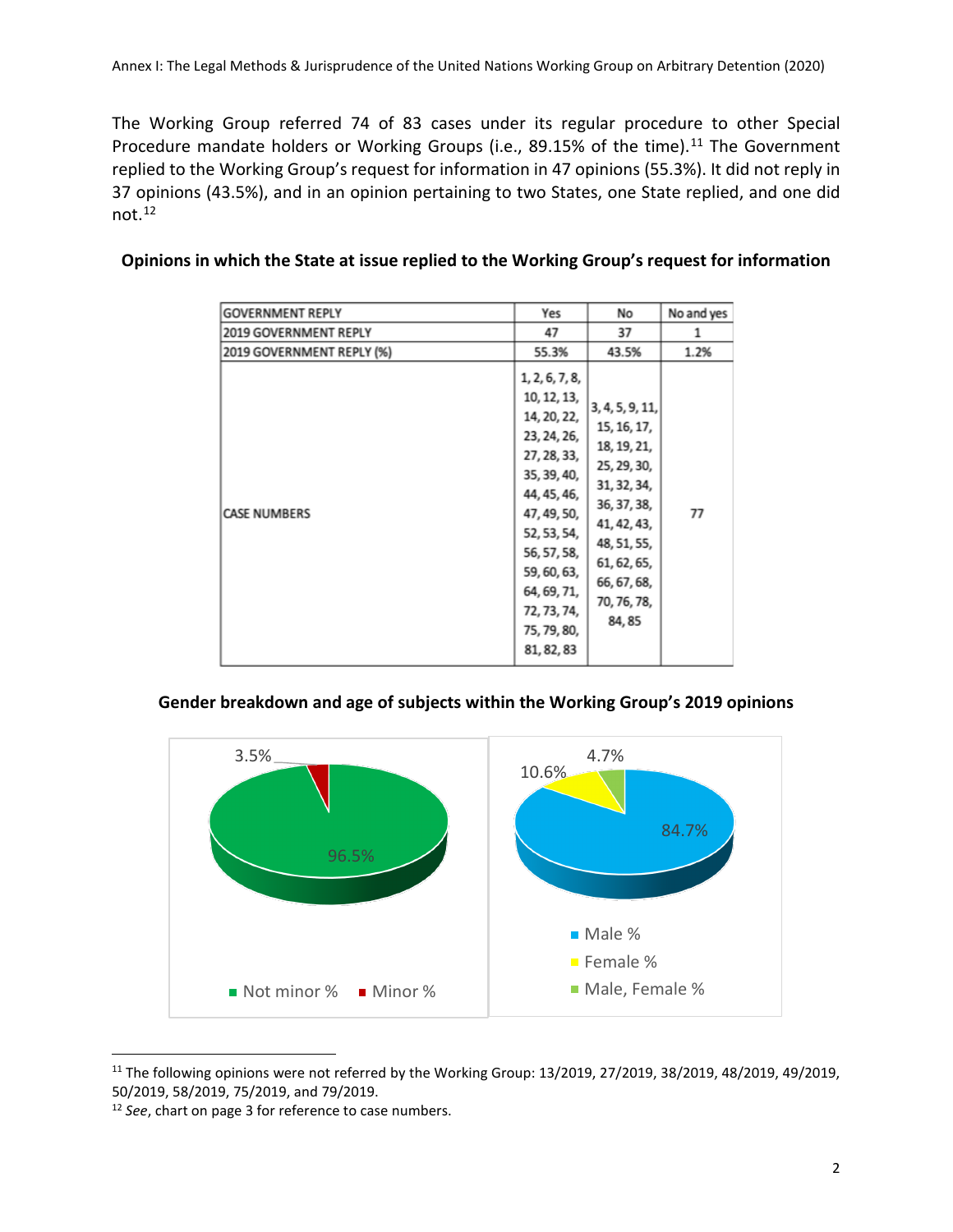The charts below reflect what categories were identified by the Working Group in the 2019 cases it considered, i.e., in what manner the arbitrary deprivation of liberty occurred. In most cases, the Working Group determined there were violations of more than one category. As in other years, very few cases pertained to Category IV, which relates to the prolonged administrative detention of asylum seekers, refugees, and immigrants without judicial review or remedy.<sup>[13](#page-3-0)</sup> This may be an indication that this category is not well understood or is underutilized by individuals in these communities given the preponderance of mandatory, long-term administrative immigration detention throughout the world.<sup>[14](#page-3-1)</sup> Overall, the data from 2019 is largely analogous to the data collected in 2018, showing a similar percentage of cases in each category relative to the number of opinions issued. Charts showing comparisons between the data collected from 2015, 2016, 2017, 2018, and 2019 are on pages 14-17 of this annex.

| <b>CATEGORIES</b>   |                                                                                                                                                                                                                                                                                                                                                     | Ш                                                                                                                                                                                                                                                          | Ш                                                                                                                                                                                                                                                                                                                                                      | IV                 | v                                                                                                                                                                                                                | Case filed | Case pending | Not revised |
|---------------------|-----------------------------------------------------------------------------------------------------------------------------------------------------------------------------------------------------------------------------------------------------------------------------------------------------------------------------------------------------|------------------------------------------------------------------------------------------------------------------------------------------------------------------------------------------------------------------------------------------------------------|--------------------------------------------------------------------------------------------------------------------------------------------------------------------------------------------------------------------------------------------------------------------------------------------------------------------------------------------------------|--------------------|------------------------------------------------------------------------------------------------------------------------------------------------------------------------------------------------------------------|------------|--------------|-------------|
| 2019 CATEGORIES     | 70                                                                                                                                                                                                                                                                                                                                                  | 53                                                                                                                                                                                                                                                         | 71                                                                                                                                                                                                                                                                                                                                                     | 5                  | 44                                                                                                                                                                                                               | 2          | 0            | 1           |
| 2019 CATEGORIES (%) | 28.5%                                                                                                                                                                                                                                                                                                                                               | 21.5%                                                                                                                                                                                                                                                      | 28.9%                                                                                                                                                                                                                                                                                                                                                  | 2.0%               | 17.9%                                                                                                                                                                                                            | 0.8%       | 0.0%         | 0.4%        |
| <b>CASE NUMBERS</b> | 3, 4, 5, 8, 9,<br>10, 11, 13,<br>14, 15, 16,<br>17, 18, 19,<br>20, 21, 22,<br>23, 24, 26,<br>28, 29, 30,<br>31, 32, 33,<br>34, 36, 37,<br>39, 40, 41,<br>42, 43, 44,<br>45, 46, 48,<br>49, 51, 52,<br>53, 54, 55,<br>56, 57, 59,<br>60, 61, 62,<br>63, 64, 65,<br>66, 67, 68,<br>69, 70, 71,<br>72, 73, 76,<br>77, 78, 80,<br>81, 82, 83,<br>84, 85 | 1, 2, 3, 4, 5,<br>6, 8, 9, 11,<br>12, 15, 16,<br>17, 19, 20,<br>21, 23, 24,<br>26, 30, 31,<br>32, 33, 34,<br>35, 36, 37,<br>39, 40, 41,<br>42, 43, 44,<br>45, 48, 53,<br>54, 59, 61,<br>63, 64, 66,<br>67, 69, 71,<br>75, 76, 77,<br>78, 79, 80,<br>83, 84 | 3, 4, 5, 6, 8,<br>9, 10, 11, 12,<br>13, 14, 15,<br>16, 17, 18,<br>19, 20, 21,<br>22, 23, 24,<br>25, 26, 28,<br>29, 30, 31,<br>32, 33, 35,<br>36, 37, 38,<br>39, 40, 41,<br>42, 43, 44,<br>45, 46, 47,<br>49, 51, 53,<br>55, 56, 58,<br>59, 61, 62,<br>63, 64, 65,<br>66, 67, 68,<br>70, 71, 72,<br>73, 75, 76,<br>77, 78, 80,<br>81, 82, 83,<br>84, 85 | 1, 2, 7, 54,<br>74 | 1, 2, 5, 6, 9,<br>10, 11, 12,<br>14, 15, 17,<br>20, 23, 26,<br>29, 32, 34,<br>35, 40, 41,<br>42, 43, 44,<br>45, 48, 51,<br>53, 56, 59,<br>64, 65, 66,<br>67, 68, 70,<br>71, 73, 74,<br>75, 76, 79,<br>80, 83, 84 | 50,60      | ٠            | 27          |

| Categories identified in each opinion represented by incidence and percentage |  |  |
|-------------------------------------------------------------------------------|--|--|
|-------------------------------------------------------------------------------|--|--|

<span id="page-3-0"></span><sup>13</sup> *See*, Working Group on Arbitrary Detention, Revised Fact Sheet No. 26 (8 February 2019), available at: <https://www.ohchr.org/Documents/Issues/Detention/FactSheet26en.pdf> (defining Category IV as "when asylum seekers, immigrants or refugees are subjected to prolonged administrative custody without the possibility of administrative or judicial review or remedy"). 14 *See* opinions 1/2019, 2/2019, 7/2019, 54/2019, and 74/2019.

<span id="page-3-1"></span>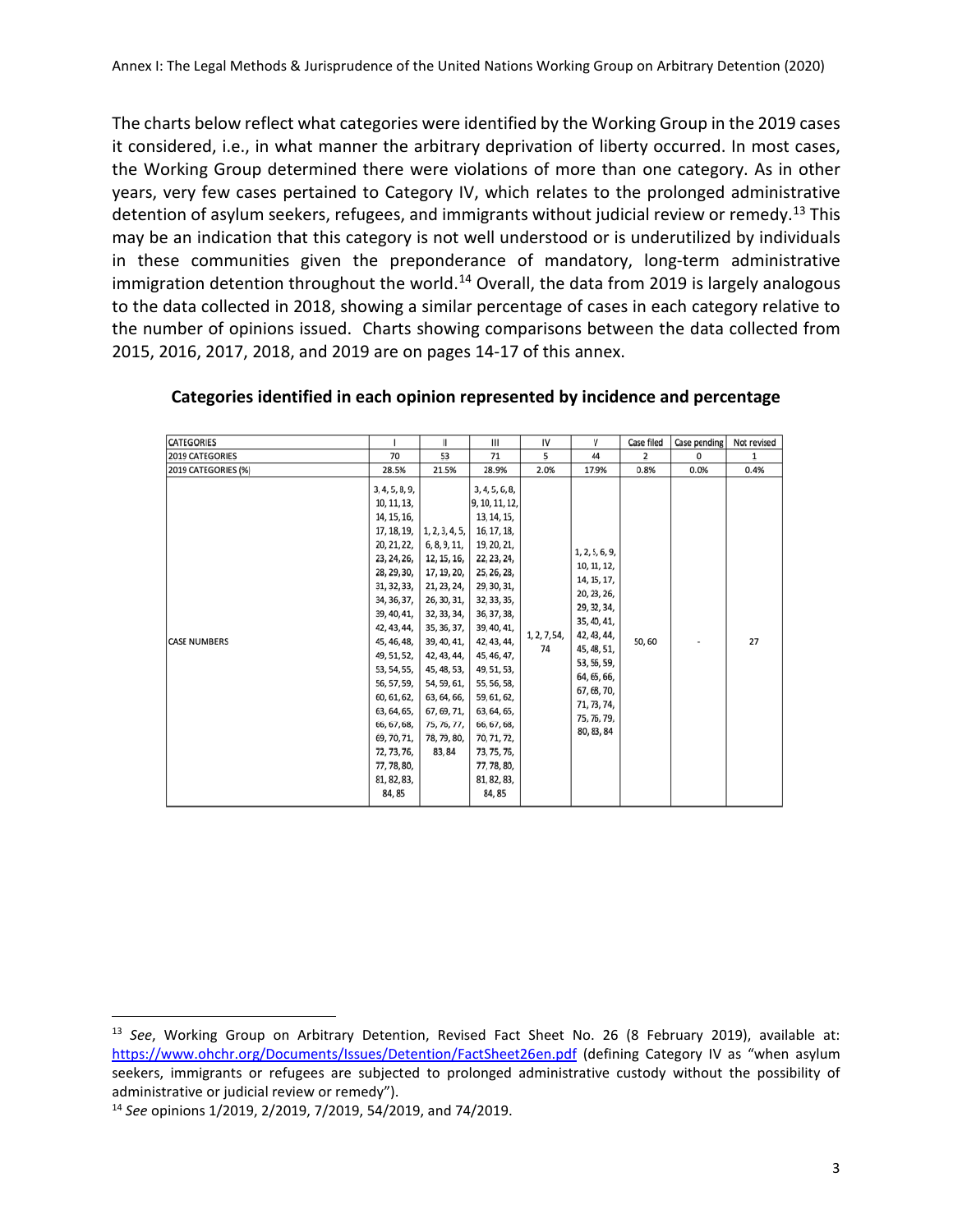

**Instance of each category identified in the 2019 opinions**

# **Instances of multiple categories identified in the 2019 opinions**

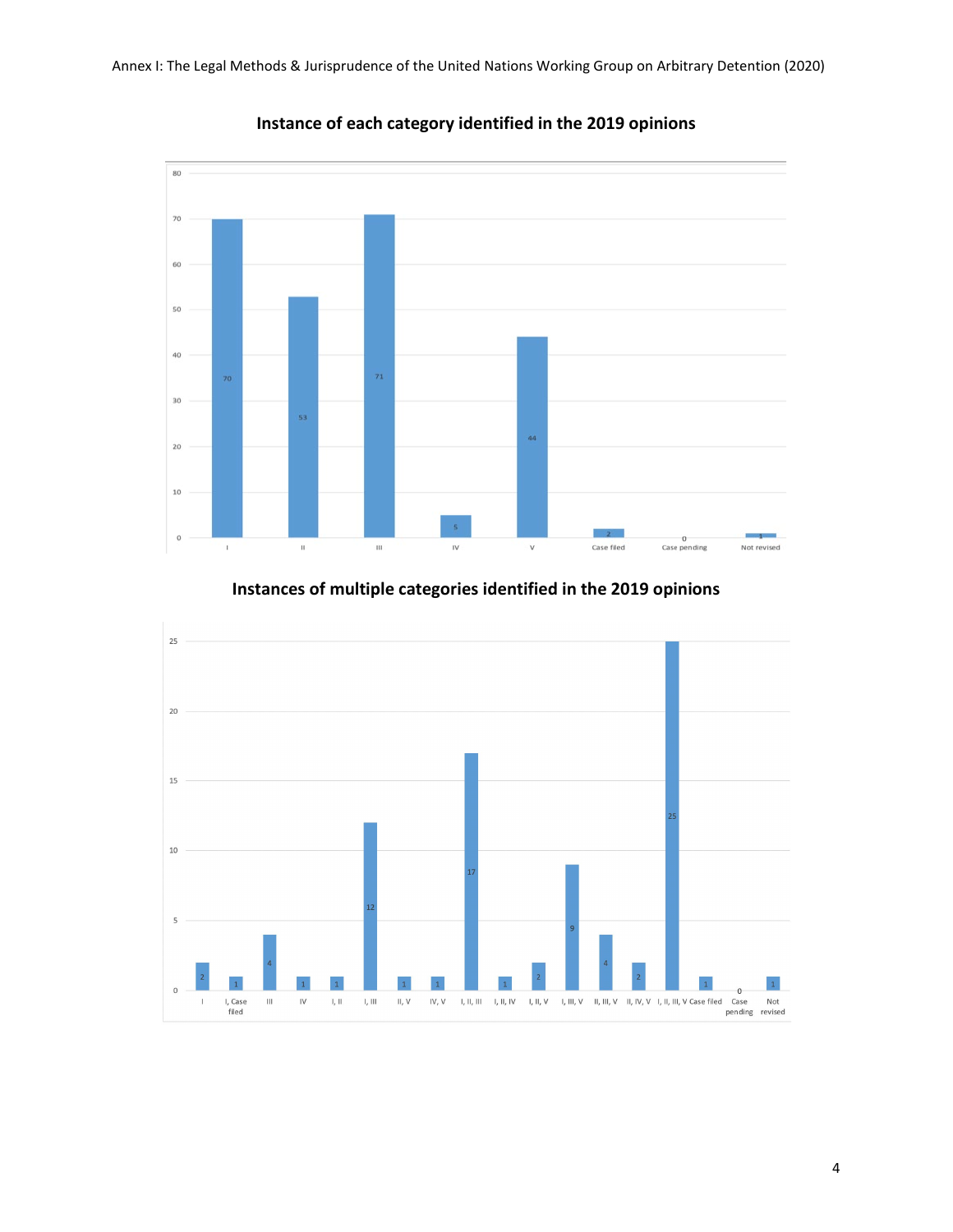The Working Group's 2019 opinions involve cases of arbitrary detention in: Australia<sup>[15](#page-5-0)</sup> (3); Azerbaijan<sup>[16](#page-5-1)</sup> (1); Bahrain<sup>[17](#page-5-2)</sup> (3); Belarus<sup>[18](#page-5-3)</sup> (1); Bolivarian Republic of Venezuela<sup>[19](#page-5-4)</sup> (6); Burundi<sup>20</sup>(1); Cambodia<sup>[21](#page-5-6)</sup> (1); Cameroon<sup>[22](#page-5-7)</sup> (2); Canada<sup>[23](#page-5-8)</sup> (1); China<sup>[24](#page-5-9)</sup> (6); Colombia<sup>[25](#page-5-10)</sup> (1); Cuba<sup>[26](#page-5-11)</sup> (1); Democratic People's Republic of Korea<sup>[27](#page-5-12)</sup> (3); Egypt<sup>[28](#page-5-13)</sup> (6); El Salvador<sup>[29](#page-5-14)</sup> (1); France<sup>[30](#page-5-15)</sup> (1); Gabon<sup>[31](#page-5-16)</sup> (2); Islamic Republic of Iran<sup>[32](#page-5-17)</sup> (3); Israel<sup>[33](#page-5-18)</sup> (1); Indonesia<sup>[34](#page-5-19)</sup> (1); Kuwait<sup>[35](#page-5-20)</sup> (1); Libya<sup>[36](#page-5-21)</sup> (2), Mauritania<sup>[37](#page-5-22)</sup> (1); Mexico<sup>[38](#page-5-23)</sup> (3); Kingdom of Morocco<sup>[39](#page-5-24)</sup> (3); Mozambique<sup>[40](#page-5-25)</sup> (1); Nicaragua<sup>[41](#page-5-26)</sup> (3); Panama<sup>[42](#page-5-27)</sup> (2); Plurinational State of Bolivia<sup>[43](#page-5-28)</sup> (1); Qatar<sup>[44](#page-5-29)</sup> (1); Russian Federation<sup>45</sup> (2); Rwanda<sup>[46](#page-5-31)</sup> (1); Saudi

 $\overline{a}$ 

<span id="page-5-8"></span>*See* opinion 7/2019.

- <span id="page-5-17"></span>*See* opinions 32/2019, 33/2019, and 51/2019.
- <span id="page-5-18"></span>*See* opinion 84/2019.
- <span id="page-5-19"></span>*See* opinion 49/2019.
- <span id="page-5-20"></span>*See* opinion 82/2019.
- <span id="page-5-21"></span>*See* opinions 18/2019, and 85/2019.
- <span id="page-5-22"></span>*See* opinion 48/2019.
- <span id="page-5-23"></span>*See* opinions 14/2019, 54/2019, and 64/2019.
- <span id="page-5-24"></span>*See* opinions 23/2019, 67/2019, and 78/2019.
- <span id="page-5-25"></span>*See* opinion 30/2019.
- <span id="page-5-26"></span>*See* opinions 16/2019, 19/2019, and 43/2019.
- <span id="page-5-27"></span>*See* opinions 25/2019, and 47/2019.
- <span id="page-5-28"></span>*See* opinion 61/2019.
- <span id="page-5-29"></span>*See* opinion 58/2019.
- <span id="page-5-30"></span>*See* opinions 11/2019, and 34/2019.
- <span id="page-5-31"></span>*See* opinion 24/2019.

<span id="page-5-0"></span>*See* opinions 1/2019, 2/2019, and 74/2019.

<span id="page-5-1"></span>*See* opinion 10/2019.

<span id="page-5-2"></span>*See* opinions 31/2019, 59/2019, and 73/2019.

<span id="page-5-3"></span>*See* opinion 60/2019.

<span id="page-5-4"></span>*See* opinions 13/2019, 39/2019, 40/2019, 75/2019, 80/2019, and 81/2019.

<span id="page-5-5"></span>*See* opinion 37/2019.

<span id="page-5-6"></span>*See* opinion 3/2019.

<span id="page-5-7"></span>*See* opinions 27/2019, and 46/2019.

<span id="page-5-9"></span><sup>&</sup>lt;sup>24</sup> *See* opinions 15/2019, 20/2019, 35/2019, 36/2019, 72/2019, and 76/2019.<br><sup>25</sup> *See* opinion 38/2019.

<span id="page-5-10"></span>

<span id="page-5-11"></span>*See* opinion 63/2019.

<span id="page-5-12"></span>*See* opinions 52/2019, 57/2019, and 69/2019.

<span id="page-5-13"></span>*See* opinions 21/2019, 29/2019, 41/2019, 42/2019, 65/2019, and 77/2019.

<span id="page-5-14"></span>*See* opinion 68/2019.

<span id="page-5-15"></span>*See* opinion 50/2019.

<span id="page-5-16"></span>*See* opinions 5/2019, and 62/2019.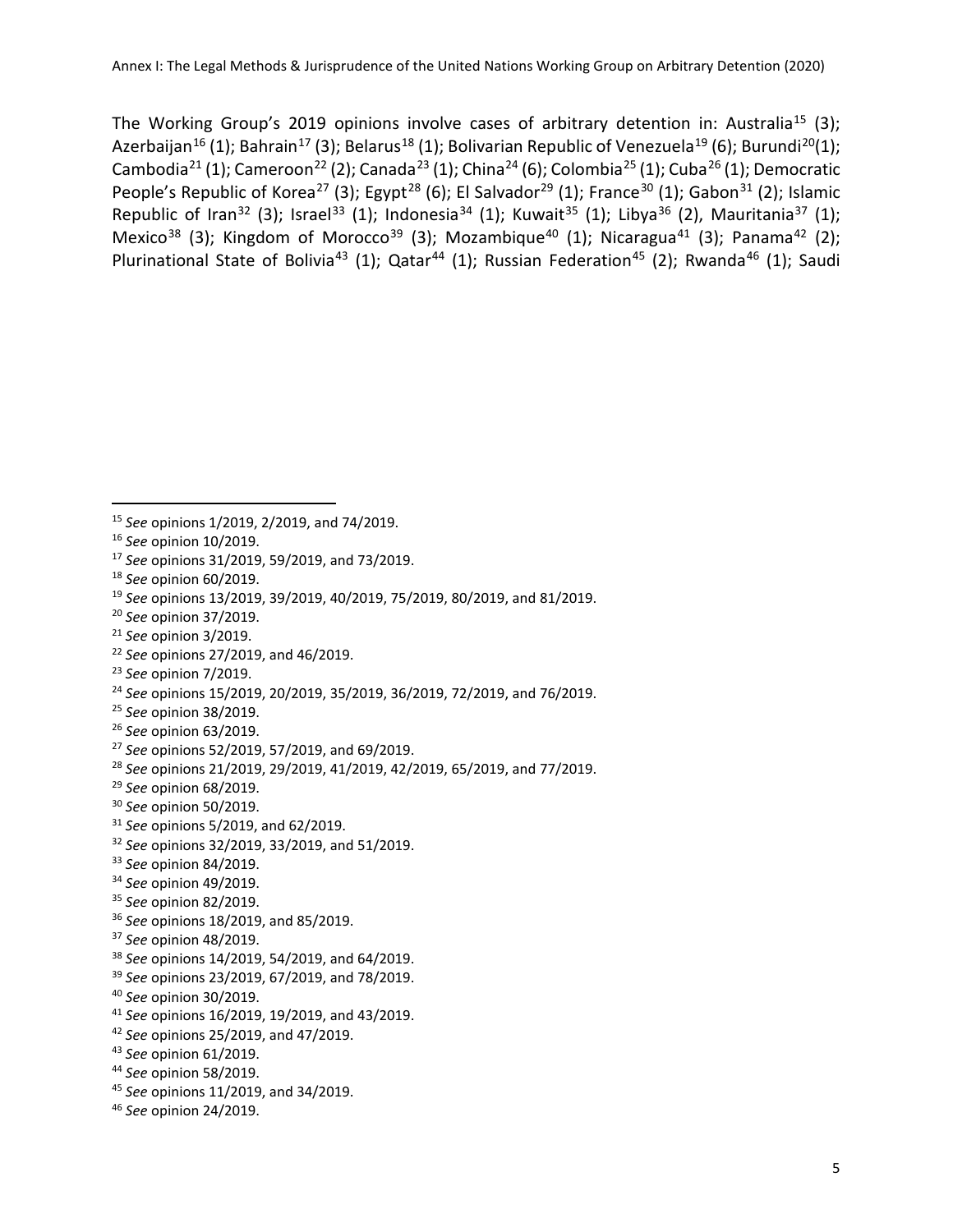Arabia<sup>[47](#page-6-0)</sup> (4); Senegal<sup>[48](#page-6-1)</sup> (1); Spain<sup>[49](#page-6-2)</sup> (2); Sudan<sup>[50](#page-6-3)</sup> (1); Tajikistan<sup>[51](#page-6-4)</sup> (2); Thailand<sup>[52](#page-6-5)</sup> (1); Togo<sup>[53](#page-6-6)</sup> (1); Turkey<sup>[54](#page-6-7)</sup> (3); United Arab Emirates<sup>[55](#page-6-8)</sup> (2); United States of America<sup>[56](#page-6-9)</sup> (2); and Viet Nam<sup>[57](#page-6-10)</sup> (2).

#### **Observations and Developments**

The Working Group issued two new deliberations to assist States and other stakeholders in preventing and addressing cases of arbitrary deprivation of liberty. The first—Deliberation No. 10. adopted in the 86<sup>th</sup> session—articulates the Working Group's views on the reparations owed to victims of arbitrary deprivation of liberty.<sup>[58](#page-6-11)</sup> In the deliberation, the Working Group notes that in cases where it recommends that a State issue reparations to a victim of arbitrary detention, the Working Group will inquire into the status of the implementation of its recommendation in its follow up procedure established in 2016.<sup>[59](#page-6-12)</sup> The deliberation also sets forth how the Working Group defines the scope of reparation owed to individuals by States, including restitution, rehabilitation, satisfaction, compensation, and guarantees of non-repetition.<sup>[60](#page-6-13)</sup>

Considering the pervasive nature of the COVID-19 pandemic, the Working Group issued Deliberation No. 11, adopted in the 87<sup>th</sup> session, on the prevention of arbitrary deprivation of liberty in the context of public health emergencies in 2019.<sup>[61](#page-6-14)</sup> The deliberation sets forth guidelines for States on how to prevent arbitrary deprivation of liberty within the context of implementing public health emergency measures, such as those developed during the COVID-19 pandemic.<sup>[62](#page-6-15)</sup> For instance, the Working Group cautions States that any restriction on individuals' liberty, such as restrictions in the context of quarantine measures, can constitute an arbitrary deprivation of liberty if the measure is not necessary and proportional and otherwise in accordance with international law.<sup>[63](#page-6-16)</sup> Further, quarantine measures must be "clearly specified by

<span id="page-6-0"></span><sup>47</sup> *See* opinions 22/2019, 26/2019, 56/2019, and 71/2019.

<span id="page-6-1"></span><sup>48</sup> *See* opinion 85/2019.

<span id="page-6-2"></span><sup>49</sup> *See* opinions 6/2019, and 12/2019.

<span id="page-6-3"></span><sup>50</sup> *See* opinion 77/2019.

<span id="page-6-4"></span><sup>51</sup> *See* opinions 17/2019, and 66/2019.

<span id="page-6-5"></span><sup>52</sup> *See* opinion 4/2019.

<span id="page-6-6"></span><sup>53</sup> *See* opinion 83/2019.

<span id="page-6-7"></span><sup>54</sup> *See* opinions 10/2019, 53/2019, and 79/2019.

<span id="page-6-8"></span><sup>55</sup> *See* opinions 28/2019, and 55/2019.

<span id="page-6-9"></span><sup>56</sup> *See* opinions 70/2019, and 85/2019.

<span id="page-6-10"></span><sup>57</sup> *See* opinions 8/2019, and 9/2019.

<span id="page-6-11"></span><sup>&</sup>lt;sup>58</sup> Report of the Working Group on Arbitrary Detention, Human Rights Council, Forty-fifth session (24 July 2020), A/HRC/45/16, Annex I, Deliberation No. 10 on reparations for arbitrary deprivation of liberty, available at: https://undocs.org/A/HRC/45/16 [Hereinafter "Deliberation No. 10"].<br><sup>59</sup> Deliberation No. 10 ¶ 3.<br><sup>60</sup> Deliberation No. 10 ¶¶ 9-16.

<span id="page-6-13"></span><span id="page-6-12"></span>

<span id="page-6-14"></span> $61$  Report of the Working Group on Arbitrary Detention, Human Rights Council, Forty-fifth session (24 July 2020), A/HRC/45/16, Annex II, Deliberation No. 11 on prevention of arbitrary deprivation of liberty in the context of public health emergencies, available at:<https://undocs.org/A/HRC/45/16> [Hereinafter "Deliberation No. 11"].

<span id="page-6-16"></span><span id="page-6-15"></span><sup>&</sup>lt;sup>62</sup> *Id*. at **¶** 10.<br><sup>63</sup> Deliberation No. 11, **¶** 8.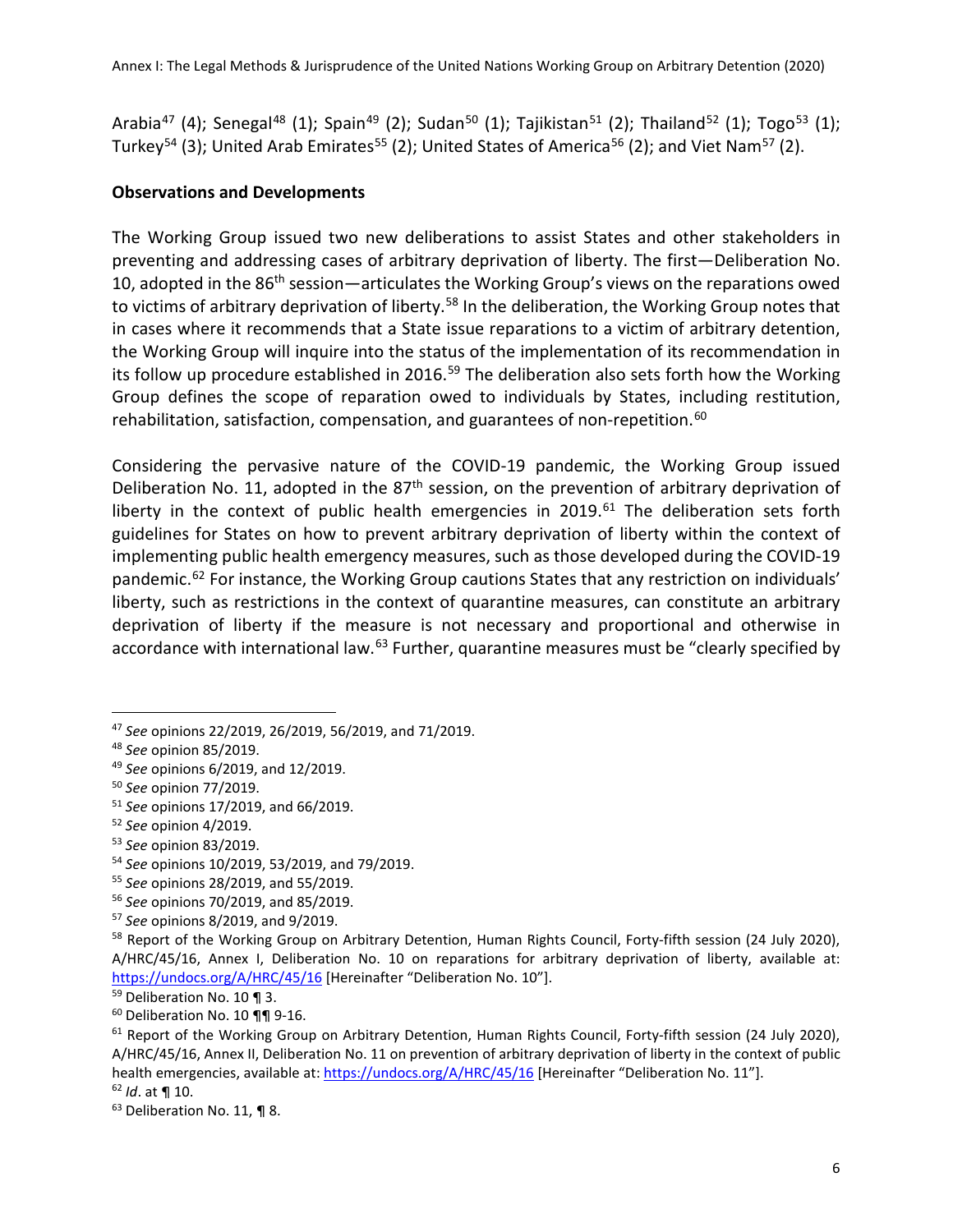law and strictly adhered to in practice."<sup>[64](#page-7-0)</sup> Likewise, the Working Group reminds States that while national emergencies and public health crises may allow derogations from liberty, arbitrary deprivation of liberty can "never be justified," regardless of the rationale.<sup>65</sup> The deliberation also highlights important preventative measures for States, such as taking special precautions to protect vulnerable individuals deprived of liberty (e.g., individuals who are nursing or pregnant, individuals with underlying health conditions, etc. $66$ ) and taking appropriate measures to reduce their prison populations in order to reduce risks of spreading the contagion from overcrowding and poor hygiene.<sup>[67](#page-7-3)</sup>

During its 85<sup>th</sup> session in 2019, the Working Group also began incorporating language into its opinions referencing the impact of the COVID-19 pandemic. For example, in opinion No. 60/2019, the Working Group notes: "[i]n the current context of the global coronavirus disease (COVID-19) pandemic and the threat that it poses in places of detention, the Working Group calls upon the Government to take urgent action to ensure the immediate release of Minors A, B, and C."<sup>[68](#page-7-4)</sup> Similar language was used in other opinions.<sup>[69](#page-7-5)</sup> It is anticipated that the Working Group will continue this practice in opinions issued in 2020 that further emphasize how the pandemic uniquely persons deprived of liberty.

In February 2020, the Working Group contributed to a joint amicus curiae addressing the arrest and detention of 71 women suspected of being sex workers who were allegedly physically and sexually assaulted while in custody.<sup>[70](#page-7-6)</sup> The amicus was drafted in collaboration with the Working Group on discrimination against women and girls.<sup>71</sup> The submission argues that the State at issue had a duty to protect the rights of sex workers to equality, non-discrimination, liberty and security, fair trial, private and family life, health, and to be free from inhuman and degrading treatment.<sup>[72](#page-7-8)</sup> It also elaborates on the human rights standards applicable to detention based on vague laws and the requirement of informing people deprived of liberty of the basis for their arrest, access to judicial review, and duty to provide remedy to human rights violations.<sup>[73](#page-7-9)</sup> The amicus is the first legal intervention submitted by the Working Group to a court and may be an

<span id="page-7-1"></span><span id="page-7-0"></span><sup>&</sup>lt;sup>64</sup> *Id*.<br><sup>65</sup> Deliberation No. 11, **¶** 15.

<span id="page-7-2"></span><sup>&</sup>lt;sup>66</sup> Deliberation No. 11, ¶ 15.

<span id="page-7-3"></span><sup>67</sup> Deliberation No. 11, ¶ 16.

<span id="page-7-4"></span><sup>68</sup> Opinion No. 60/2019 ¶ 135.

<span id="page-7-5"></span><sup>69</sup> *See* opinions No. 1/2020, No. 2/2020, No. 3/2020, No. 4/2020, No. 5/2020, No. 6/2020, No. 9/2020, No. 10/2020, No. 11/2020, No. 12/2020, No. 13/2020, No. 15/2020, No. 16/2020, No. 18/2020, No. 20/2020, No. 24/2020, No. 26/2020, No. 28/2020, No. 29/2020, No. 30/2020, No. 31/2020, No. 33/2020, 34/2020, No. 35/2020, No. 37/2020, No. 38/2020, No. 39/2020, No. 41/2020, No. 42/2020, No. 45/2020, No. 47/2020, No. 48/2020, No. 49/2020, No. 51/2020, No. 54/2020, No. 55/2020, No. 56/2020, No. 57/2020, and No. 58/2020.

<span id="page-7-6"></span> $70$  Joint Amicus Curiae Submission by the United Nations Human Rights Council's Working Group on Discrimination against Women and Girls and the Working Group on Arbitrary Detention on the case of Joy Moses & 5 ORS vs. THE MINISTER, FCT & 13 ORS (3 February 2020), Federal High Court of Nigeria in the Abuja Judicial Division, available at: [https://www.ohchr.org/Documents/Issues/Women/WG/Amicus\\_Brief\\_1\\_Nigeria.pdf.](https://www.ohchr.org/Documents/Issues/Women/WG/Amicus_Brief_1_Nigeria.pdf) 71 *Id.* 72 Report of the Working Group on Arbitrary Detention, A/HRC/45/16 (24 July 2020), ¶ 12.

<span id="page-7-8"></span><span id="page-7-7"></span>

<span id="page-7-9"></span> $73$  *Id.*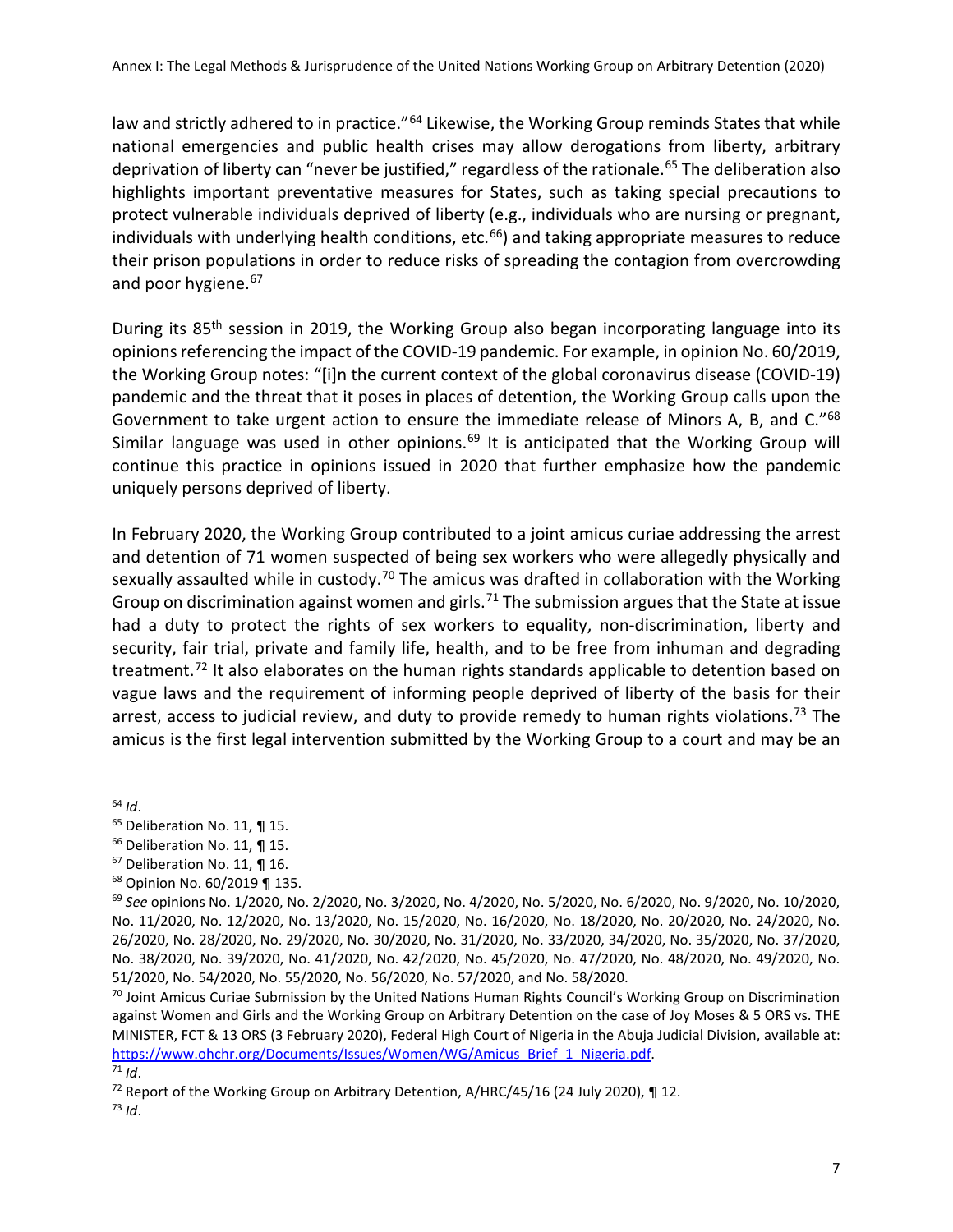indication that it intends to take a more direct role in promulgating international standards and interpretations of law in domestic courts.

#### **Key Developments**

The 2019 opinions covered many topics within the Working Group's mandate, including the treatment of minors in detention, the right to a fair trial, the rights to freedom of expression and opinion, the right to be free from torture, and other rights articulated under the ICCPR and UDHR. Where States failed to guarantee individual rights or did not properly limit or derogate them in accordance with law, the Working Group found that there was no lawful basis for the detention.

Opinion No. 27/2019 is notable in that it concerned a "request for review," a procedural request available under paragraph 21 of the Working Group's Methods of Work. [74](#page-8-0) The Working Group will only revise an opinion if all the conditions listed in paragraph 21 are met, which has rarely occurred since the Working Group was established in 1991.<sup>[75](#page-8-1)</sup> The source's request for review must be based on entirely new facts, which would cause the Working Group to alter its decision if it had been aware of them.<sup>[76](#page-8-2)</sup> Further, if the facts had been known or had been accessible to the source, the request for review will not be considered admissible.<sup>[77](#page-8-3)</sup> While the Working Group did not grant the request for review, its assessment of whether the request met the procedural requirements offers helpful insights for individuals considering whether such a request is possible and what the process entails. For instance, the Working Group notes that [it] "cannot determine whether the conditions set out in paragraph 21 of its methods of work have been met without first hearing from the other party, especially to find out whether the alleged new facts would have led it to a different outcome. Only when the Working Group has considered all the arguments put forward by the parties will it be in a position to conclude, firstly, whether the admissibility conditions set out in paragraph 21 have been met and, secondly, whether the review request is justified."<sup>[78](#page-8-4)</sup> The opinion then proceeds to analyze the information received by both parties to assess whether the new information would have led the Working Group to alter its initial opinion.<sup>[79](#page-8-5)</sup> In denying the request for review, the Working Group concluded that while one new fact was presented by the source, it would not have led to a different outcome to that reached in the Working Group's 2017 opinion in which it found the detention was not arbitrary.<sup>[80](#page-8-6)</sup>

<span id="page-8-0"></span><sup>74</sup> *See*, Methods of Work of the Working Group on Arbitrary Detention, Human Rights Council Thirty-sixth session, A/HRC/36/38, (13 July 2017), available at[: https://undocs.org/A/HRC/36/38.](https://undocs.org/A/HRC/36/38)<br><sup>75</sup> See, inter alia, revised decision No. 3/1996 (Bhutan), stating that the source's request was admissible and granting

<span id="page-8-1"></span>a partial review; revised decision No. 2/1996 (Republic of Korea), stating that the Government's request was admissible but refusing the review; and revised decision No 1/1996 (Colombia), stating that the Government's request was admissible but refusing the review. In these three cases, the Working Group did not apply the provisions on review in its methods of work because the requests for review were submitted before the adoption of the revision criteria. The Working Group decided that, based on the principle of non-retroactivity, the review criteria would only be applied to requests submitted after their adoption.

<span id="page-8-2"></span><sup>76</sup> Opinion 27/2019 at ¶ 75. 77 *Id*. at ¶ 75. 78 *Id*. at ¶ 76. 79 *Id*. at ¶¶ 77-95.

<span id="page-8-3"></span>

<span id="page-8-4"></span>

<span id="page-8-5"></span>

<span id="page-8-6"></span><sup>80</sup> *Id*. at ¶ 96.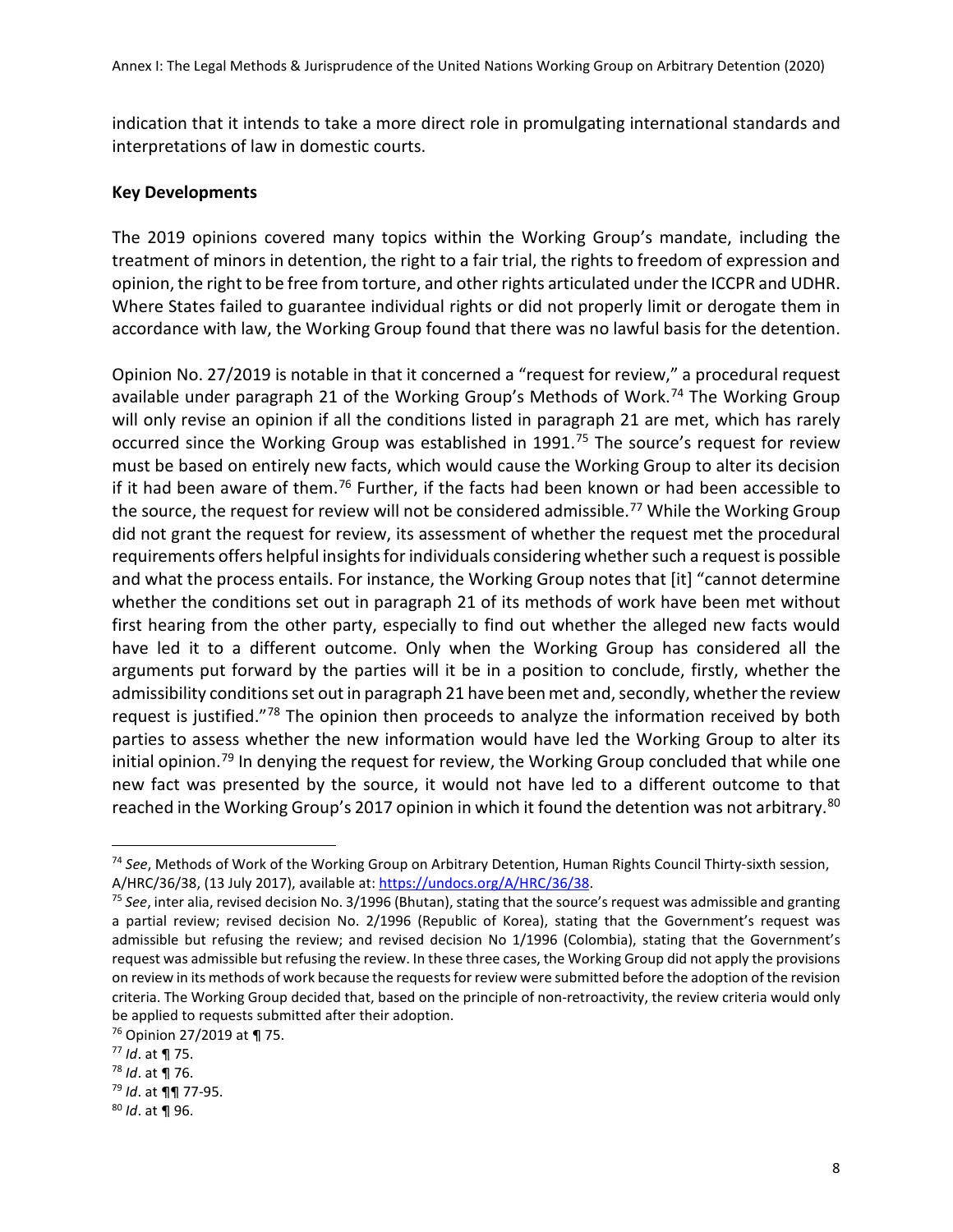#### **Emerging Trends**

The Working Group's opinions in 2019 contain several cases which examine the linkages between detainees' mental and physical health and the due process rights that protect against arbitrary deprivation of liberty. The Working Group has explored the relevance of health to detainees' ability to raise an adequate defense in other years;<sup>[81](#page-9-0)</sup> however, there was a marked increase in the number of cases dealing with this issue in 2019. Its jurisprudence from 2019, therefore, offers important elaboration on how the deprivation of medical treatment and the denial of proper conditions necessary for mental and physical health can hinder an individual's ability to enjoy the due process rights defined under article 9 of the ICCPR.<sup>[82](#page-9-1)</sup> Specifically, a person's ability to understand the basis of their arrest and subsequent charges, and to meaningfully challenge the lawfulness and necessity of detention are not fully enjoyed if States fail to take an individual's needs and circumstances into consideration and make necessary accommodations. Accordingly, where the Working Group finds evidence of a State's total or partial non-observation of the international norms relating to the right to a fair trial, such as those established by the ICCPR, UDHR, and other relevant instruments, as to give the deprivation of liberty an arbitrary character, it will note a violation of Category III. [83](#page-9-2)

With respect to the impact of reduced physical health on arbitrariness, in opinion No. 20/2019, the Working Group found that where a State forced a trial to proceed despite the defendant's visible fatigue, it not only threatened his right to health, but also compromised his ability to properly defend himself in court.<sup>[84](#page-9-3)</sup> Similarly, in communications which raised allegations of torture, the Working Group assessed whether the impact of the torture had degraded the physical and mental health of the victim to the extent that it hindered the victim's due process rights. In a case pertaining to a minor detained in Saudi Arabia, the Working Group noted that States' use of torture, "seriously undermines . . . the ability of detainees to defend themselves from accusations."[85](#page-9-4) Additionally, in opinion No. 70/2019, the Working Group considered the impact of indefinite solitary confinement rising to the level of torture on the mental and physical

<span id="page-9-0"></span><sup>81</sup> Similar findings were reached in 2016 (*see*, e.g., opinion No. 29/2016 ¶¶ 21, 25; and opinion No. 25/2016 ¶ 32).

<span id="page-9-1"></span><sup>82</sup> Article 9 of the ICCPR delineates due process rights into five parts: (1) the right not to be subjected to arbitrary arrest; (2) to be informed at the time of arrest of the reasons for arrest and promptly informed of any charges; (3) where charged with a crime to be brought promptly before a judge or other judicial officer and entitled to trial with judicial guarantees of due process within a reasonable time; (4) the right to challenge the lawfulness of detention; and (5) to have an enforceable right to compensation if these rights are violated.

<span id="page-9-2"></span><sup>83</sup> See, Category III: "when the total or partial non-observance of the international norms relating to the right to a fair trial, established in the Universal Declaration of Human Rights and in the relevant international instruments accepted by the States concerned, is of such gravity as to give the deprivation of liberty an arbitrary character. In order to evaluate the arbitrary character or otherwise of cases of deprivation of liberty under category III, the Working Group considers, in addition to the general principles set out in the Universal Declaration of Human Rights, several fair trial and due process criteria drawn from the Body of Principles for the Protection of All Persons under Any Form of Detention or Imprisonment and, for the States parties to the International Covenant on Civil and Political Rights, the criteria laid down particularly in articles 9 and 14 thereof. If the Working Group arrives at a finding that there have been violations of such due process rights, it then considers whether these violations, taken together, are of such gravity as to give the deprivation of liberty an arbitrary character, thus falling under category III."

<span id="page-9-3"></span><sup>84</sup> *See* opinion No. 20/2019 ¶ 86.

<span id="page-9-4"></span><sup>85</sup> *See* opinion No. 22/2019 ¶ 78.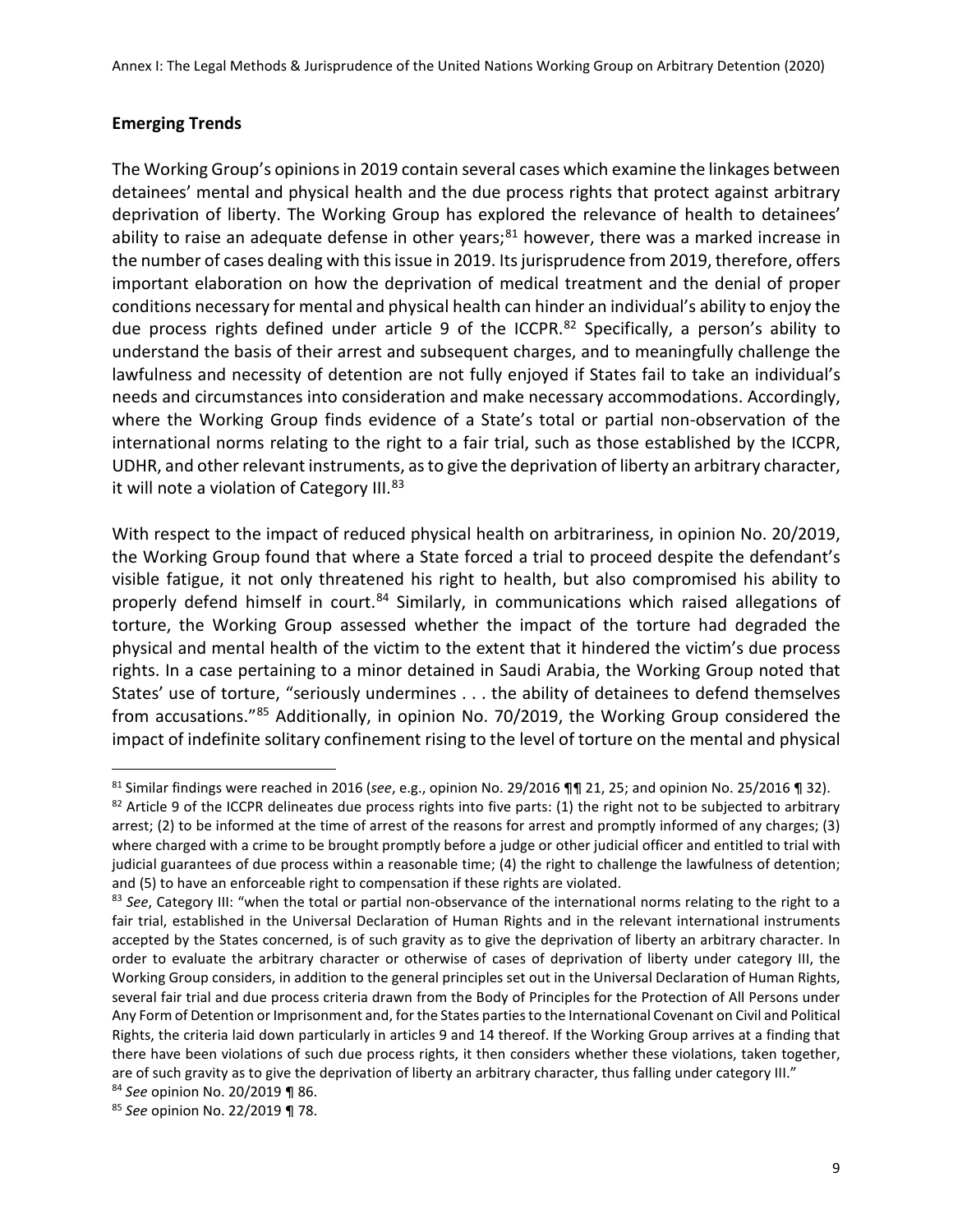wellbeing of a detainee in Guantanamo Bay. The Working Group observed that given the severity of the alleged torture and its impact on the detainee's pre-existing mental illness, it was extremely unlikely that he would be able to effectively participate in any of his Combatant Status Review Tribunals, Administrative Review Board, or Periodic Review Board, all related to challenging his ongoing 18-year detention.<sup>[86](#page-10-0)</sup> Accordingly, the Working Group noted that this gave weight to its conclusion that his right to a fair trial had been violated.<sup>[87](#page-10-1)</sup>

The Working Group also examined the impact of mental health conditions, both preexisting and developed within the context of detention, on an individual's ability to exercise their due process rights.<sup>[88](#page-10-2)</sup> In opinion No. 1/2019, the source communicated that his prior capture and torture by the Sri Lankan Army caused him to "develop psychotic symptoms" and he was later diagnosed with schizophrenia, which made it difficult for him to understand the "pathways" available to him regarding his ongoing detention and the necessity of his adverse security designation.<sup>[89](#page-10-3)</sup> Further, while the Government found him unfit to plea, the Working Group noted that no accommodations had been made to empower him to challenge the legality of his detention in keeping with his rights under article 9 of the ICCPR.<sup>[90](#page-10-4)</sup> Accordingly, the Working Group rejected the Government's argument that the detainee's detention was not arbitrary because it failed to explain how a detainee who is unfit to plea could have effectively challenged the necessity of his own detention. [91](#page-10-5) 

The Working Group's 2019 jurisprudence on mental health also explored the effects of extended prison sentences on minors.<sup>[92](#page-10-6)</sup> In opinion No. 22/2019, it considered the case of a minor held in pre-trial detention for eleven years who attempted suicide on at least one occasion.<sup>[93](#page-10-7)</sup> The source reported to the Working Group that the minor's mental health had deteriorated so significantly over the course of his detention that he could no longer communicate through comprehensible speech, which had seriously undermined the minor's ability to challenge the basis of his detention.<sup>[94](#page-10-8)</sup> In its findings, the Working Group reminded the States at issue that the Convention to the Declaration of the Rights of the Child notes that children, by reason of their physical and mental immaturity, need special safeguards and care, especially in cases involving deprivation of life or liberty of the child.<sup>[95](#page-10-9)</sup>

The Working Group also considered differential access to health treatment between genders. In opinion No. 68/2019, the Working Group found that laws that restrict women's rights to personal liberty and full enjoyment of health by criminalizing abortion are prima facie discriminatory.<sup>[96](#page-10-10)</sup>

<span id="page-10-0"></span><sup>86</sup> *See* opinion No. 22/2019 ¶ 74.

<span id="page-10-1"></span><sup>87</sup> *See* opinion No. 22/2019 ¶ 74.

<span id="page-10-2"></span><sup>88</sup> *See* opinions 1/2019, 2/2019, 70/2019, 73/2019, and 74/2019.

<span id="page-10-3"></span><sup>89</sup> *See* opinion No. 1/2019 ¶ ¶ 4, 52-56. 90 *See Id*. ¶¶ 76-80.

<span id="page-10-4"></span>

<span id="page-10-5"></span><sup>91</sup> *See Id*. ¶ 81.

<span id="page-10-6"></span><sup>92</sup> *See* opinions 22/2019, 60/2019.

<span id="page-10-7"></span><sup>93</sup> *See* opinion No. 22/2019 ¶ 12.

<span id="page-10-8"></span><sup>94</sup> *Id.* at ¶ 19.

<span id="page-10-9"></span><sup>95</sup> *Id*. at ¶25; *see also* opinion 60/2019 at ¶131.

<span id="page-10-10"></span><sup>96</sup> *See* opinion No. 68/2019 at ¶ 115.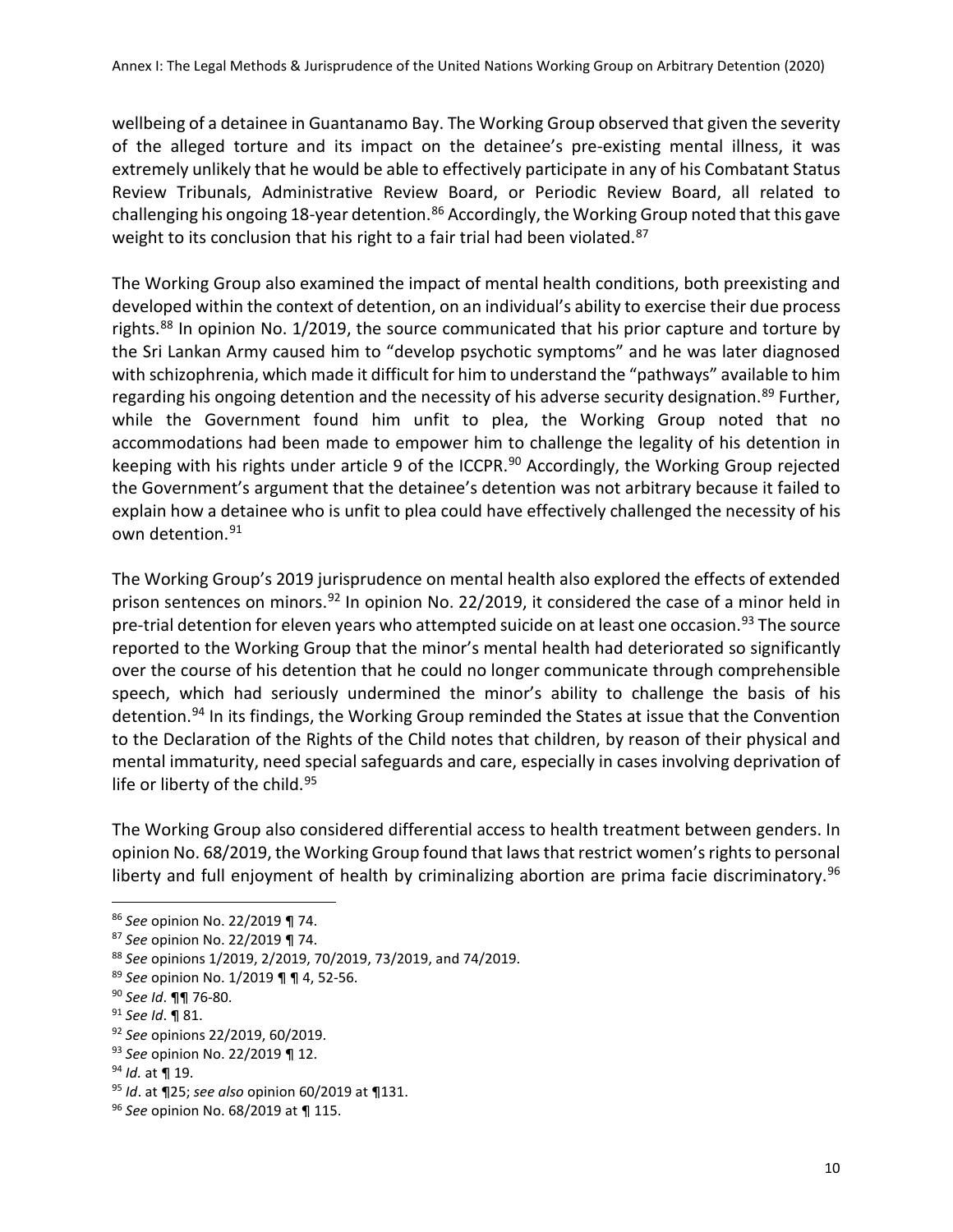Further, it noted that any legislative framework that restricts the rights of only one gender is discriminatory on the basis of sex or gender and is in breach of articles 2 and 26 of the ICCPR and articles 2 and 7 of the UDHR.<sup>[97](#page-11-0)</sup> Narrowly read, the case indicates that any woman detained solely on the basis of exercising her right to terminate a pregnancy would be considered arbitrarily deprived of liberty under Category V, as it is discriminatory. Read more broadly and in keeping with the Working Group's other jurisprudence on Category V, any discriminatory law which forms the basis of arrest is considered an arbitrary deprivation of liberty.

Another emerging trend identified was the influx of cases related to the detention of actual or assumed members of the Fethullah Gülenist movement in Turkey on the basis of their ownership or use of the ByLock encryption application.<sup>[98](#page-11-1)</sup> While the arbitrary detention of Gülenists is a continuing trend, detentions predicated on mere possession of the ByLock application were noted by the Working Group as a concerning pattern.<sup>[99](#page-11-2)</sup> In opinion No. 53/2019 and No. 79/2019, the Working Group addressed communications relating to the detention of individuals who, by their use of the application, were deemed part of the Gülen Group, a political opposition party designated a terrorist organization by the Turkish government in 2015.<sup>[100](#page-11-3)</sup> In its findings, the Working Group took special note of a report by the Special Rapporteur on the promotion and protection of the right to freedom of opinion and expression based on his visit to Tukey in 2016, during which he recorded numerous cases of arrest based purely on the possession of ByLock software on the accused's computer.<sup>[101](#page-11-4)</sup> It also referenced the Human Rights Committee's decision in *Özçelik et al v. Turkey*, in which the Committee held that mere use of the ByLock application is an insufficient basis for the arrest and detention of an individual.<sup>[102](#page-11-5)</sup> Likewise, the Working Group determined that when detention of an individual is based on use of the ByLock application alone, it is arbitrary, as it is, at best, circumstantial and also fails to meet the test of reasonableness and necessity required by restrictions to freedom of political association and expression. [103](#page-11-6)

# **Continuing Trends**

The 2019 opinions also advance the Working Group's jurisprudence on several country-specific trends identified in past years that have not been addressed by the States concerned. These are highlighted below and may be relevant to advocates preparing communications to the Working Group on behalf of individuals detained in similar circumstances.

# i. United States of America: Guantanamo Detention Facility

<span id="page-11-0"></span><sup>97</sup> *Id*. ¶ 116.

<span id="page-11-1"></span><sup>98</sup> *See* opinions No. 53/2019 and No. 79/2019.

<span id="page-11-2"></span><sup>99</sup> *See* opinion No. 79/2018 at ¶ 72 referring to prior opinions No. 42/2018 and No. 44/2018; *see also* opinion No. 53/2019.

<span id="page-11-3"></span><sup>100</sup> *See* opinion No. 79/2018 at ¶ 66.

<span id="page-11-4"></span><sup>101</sup> *See* opinion No. 79/2018 at ¶ 69.<br><sup>102</sup> *Id*. 103 *See* opinion No. 79/2018 at ¶¶ 70-74.

<span id="page-11-5"></span>

<span id="page-11-6"></span>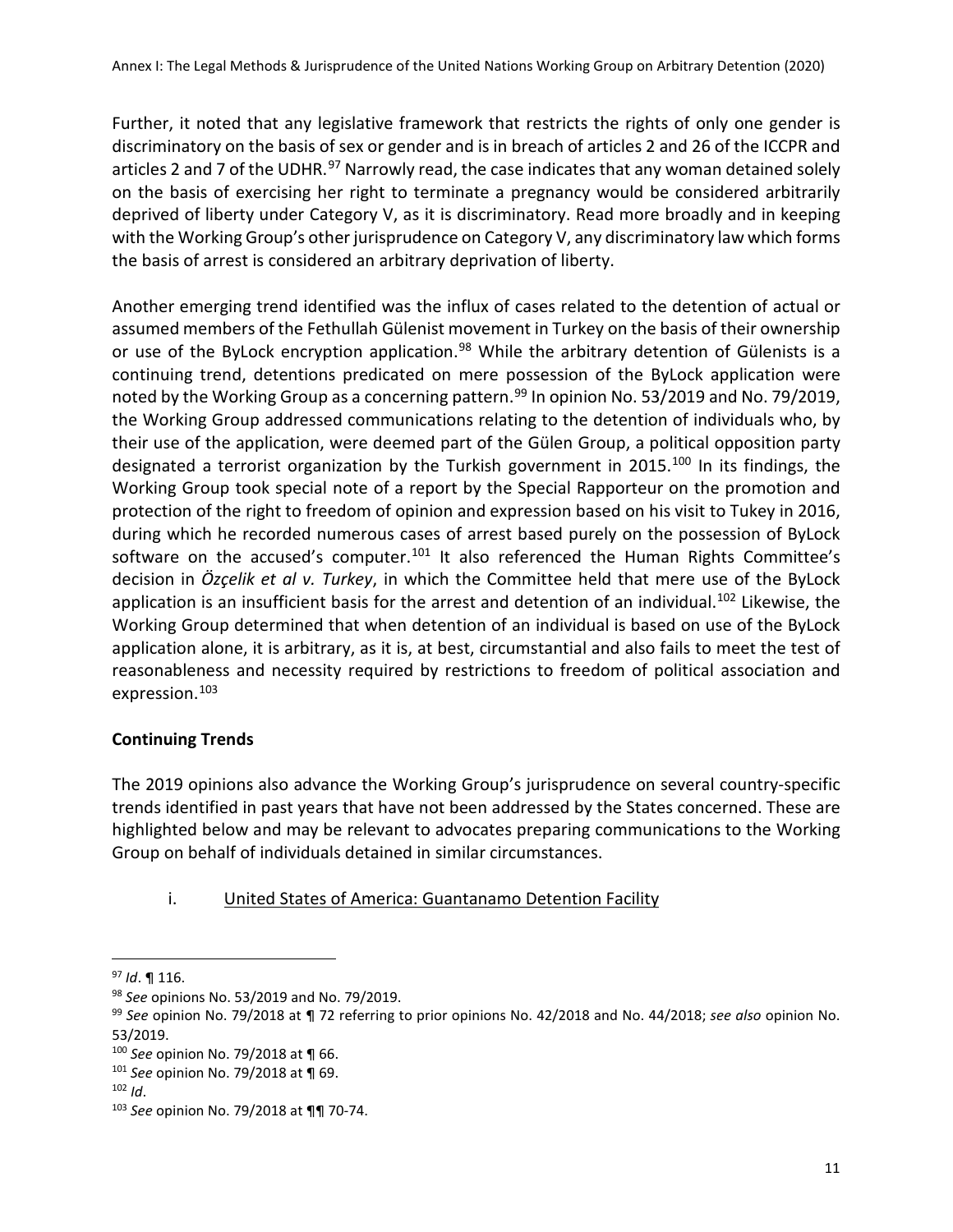In opinion No. 70/2019, the Working Group held, as it has in other communications on similarly situated individuals, that the United States had arbitrarily detained a Guantanamo detainee by denying him the fair trial guarantees that would ordinarily apply within the judicial system of the United States based on his status as a foreign national and his religion.<sup>[104](#page-12-0)</sup> The Working Group noted that the Government's argument that articles 2 and 26 of the ICCPR permit distinctions based on factors such as race or religion when such distinctions are rationally related to a legitimate government objective.<sup>[105](#page-12-1)</sup> However, in the view of the Working Group, the Government failed to explain how military commissions, which have in practice only prosecuted Muslim men who are not United States nationals, are an approportionate means of achieving a legitimate objective.[106](#page-12-2)

## ii. Australia: Mandatory Immigration Detention

In opinion No. 74/2019, the Working Group again considered Australia's mandatory immigration regime, which it has consistently found to be discriminatory on the basis of citizenship following the High Court's decision in *Al-Kateb v Godwin*, which held that all non-citizens may be automatically deprived of liberty.<sup>[107](#page-12-3)</sup> The Working Group considers that the effect of this judgment is such that there is no effective remedy for non-citizens to challenge the legality of their continued administrative detention.<sup>[108](#page-12-4)</sup> Further, it views the impact on non-citizens as prohibitively discriminatory, in violation of article 26 of the ICCPR, and as arbitrary under Category V of its methods of work.<sup>[109](#page-12-5)</sup>

## iii. Egypt: Detention of Muslim Brotherhood Members

In opinion No. 2/2019 and No. 65/2019, the Working Group noted its concern regarding the ongoing pattern of discriminatory treatment and arbitrary detention of Muslim Brotherhood members and "collective punishment meted out by the Government and courts over the past six years to the real or perceived members of the outlawed Muslim Brotherhood."<sup>[110](#page-12-6)</sup> Further, it observed that the continued and routine detention of individuals associated with the Muslim Brotherhood appears to fit a pattern of "widespread and systematic persecution."<sup>[111](#page-12-7)</sup>

## iv. Turkey: Detention of Actual and Suspected Gülenists

In opinion No. 53/2019 and No. 79/2019, the Working Group considered communications pertaining to the detention of suspected Gülenists, a political group designated as a terrorist organization by the Turkish government in 2015. In opinion No. 53/2019, the Working Group

<span id="page-12-1"></span><span id="page-12-0"></span><sup>104</sup> *See* opinion No. 70/2019 ¶ 84. 105 *See* opinion No. 70/2019 ¶ 78.

<span id="page-12-2"></span><sup>106</sup> *See* opinion No. 70/2019 ¶ 85.

<span id="page-12-3"></span><sup>107</sup> *See* opinion No. 74/2019 ¶ 73.

<span id="page-12-5"></span>

<span id="page-12-4"></span><sup>108</sup> *Id*. at ¶ 74. 109 *Id*. 110 *See* opinion No. 65/2019 ¶ 82.

<span id="page-12-7"></span><span id="page-12-6"></span><sup>111</sup> *Id*.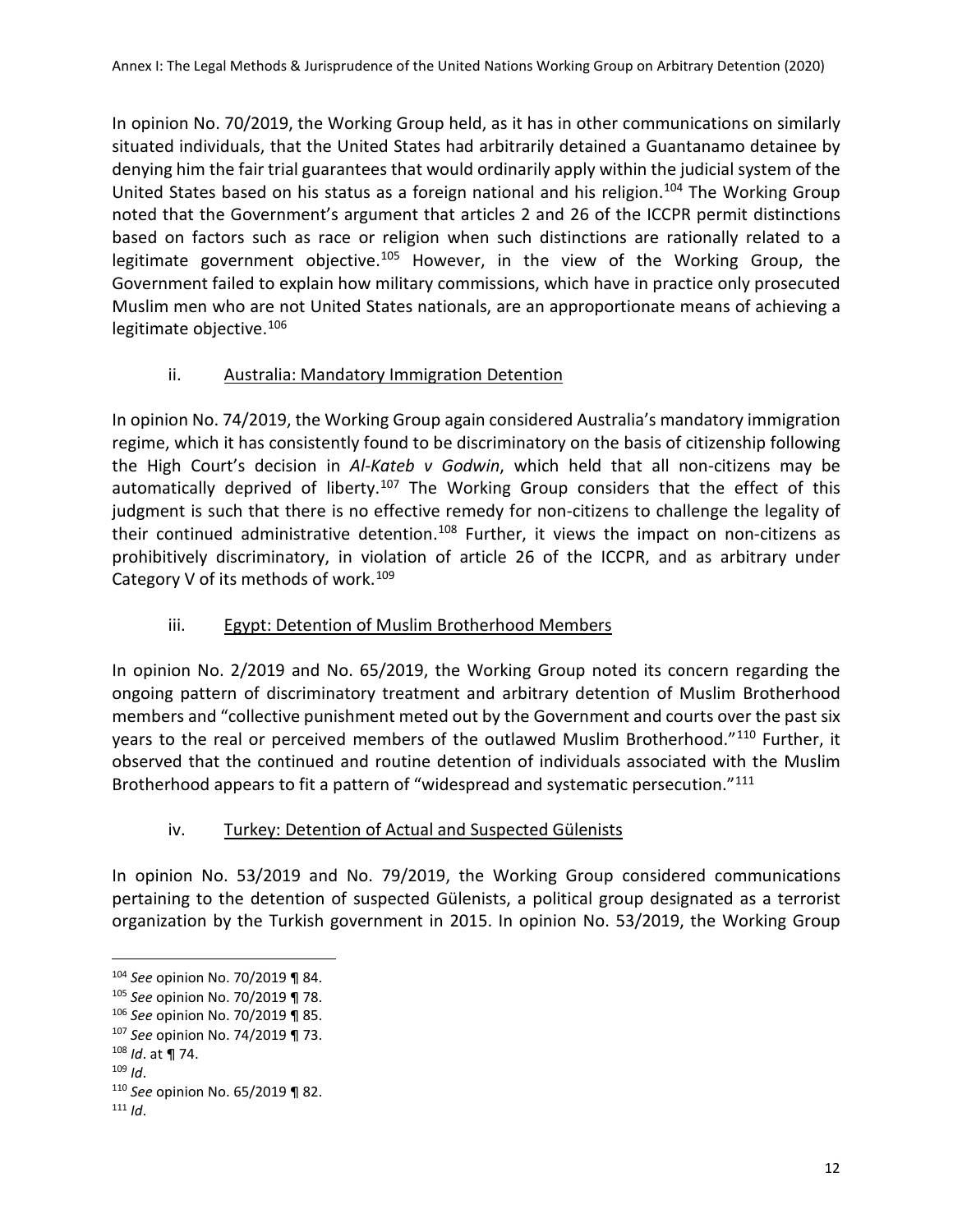noted that the case was the tenth case to come before the Working Group where individuals linked to the group, or suspected to be linked, had been deprived of liberty on the basis of their association and perceived political opinion.<sup>[112](#page-13-0)</sup> In all of these cases, the Working Group found that the detention of the concerned individuals constituted an arbitrary deprivation of liberty.<sup>[113](#page-13-1)</sup> It noted that this appeared to be an emerging pattern of arbitrary detention on a discriminatory basis, therefore falling under Category V.<sup>[114](#page-13-2)</sup> The practice of arresting and prosecuting individuals for their use of the ByLock application has emerged as another manifestation of this pattern.

## v. Venezuela: Detention of Opposition Members

In opinion No. 80/2019, the Working Group considered the detention of an opposition party member, noting that the Working Group viewed the present case as "one of a series of arbitrary detentions carried out by the authorities of the Bolivarian Republic of Venezuela against members of political opposition parties, human rights defenders and people who are critical of the authorities' actions."[115](#page-13-3) In its decision, the Working Group held that because the detainee's political opinion formed the basis of his detention, it was in violation of international law as a form of discrimination in contravention of articles 2 and 26 of the ICCPR and articles 2 and 7 of the UDHR. [116](#page-13-4)

# vi. Russian Federation: Detention of Jehovah's Witnesses

In 2019, the Working Group again addressed the detention of a Jehovah's Witness in the Russian Federation deprived of liberty based on the State's designation of the religious organization as an extremist group.<sup>[117](#page-13-5)</sup> In opinion No. 34/2019, the Working Group found that the detainee's pretrial detention was unjustified because of the lack of evidence against the detainee and the government's failure to provide reasons for his detention other than his association with the Jehovah's Witness religion.<sup>[118](#page-13-6)</sup> The decision also observed a pattern of "the now ever-growing number of Jehovah's Witnesses in the Russian Federation who have been arrested, detained and charged with criminal activity on the basis of the mere exercise of freedom of religion, a right protected by article 18 of the Covenant."<sup>[119](#page-13-7)</sup> Notably, it also highlighted similar practices in other States and emphasized that the findings in the current opinion would be applicable to others in similar situations, namely individuals deprived of liberty based on the practice of peaceful religious activities.[120](#page-13-8)

<span id="page-13-7"></span>since 2015 on this issue referenced at ¶ 65.

<span id="page-13-0"></span> $\overline{a}$ <sup>112</sup> *See* opinion No. 53/2019 ¶ 91.<br><sup>113</sup> *Id*.

<span id="page-13-1"></span>

<span id="page-13-2"></span><sup>113</sup> *Id*. 114 *Id.* ¶ 81.

<span id="page-13-4"></span><span id="page-13-3"></span><sup>115</sup> *See* opinion No. 80/2019 ¶ 113. 116 *Id*. at ¶ 113.

<span id="page-13-5"></span><sup>117</sup> *See* opinions 11/2019 and 34/2019.

<span id="page-13-6"></span><sup>&</sup>lt;sup>118</sup> See opinion 34/2019 at ¶ 63 (noting that the deprivation of liberty without a legal basis falls under Category I).<br><sup>119</sup> See opinion 34/2019 at ¶ 67; see also reference to give joint urgent actions by special proced

<span id="page-13-8"></span><sup>120</sup> *Id*. ¶ 68.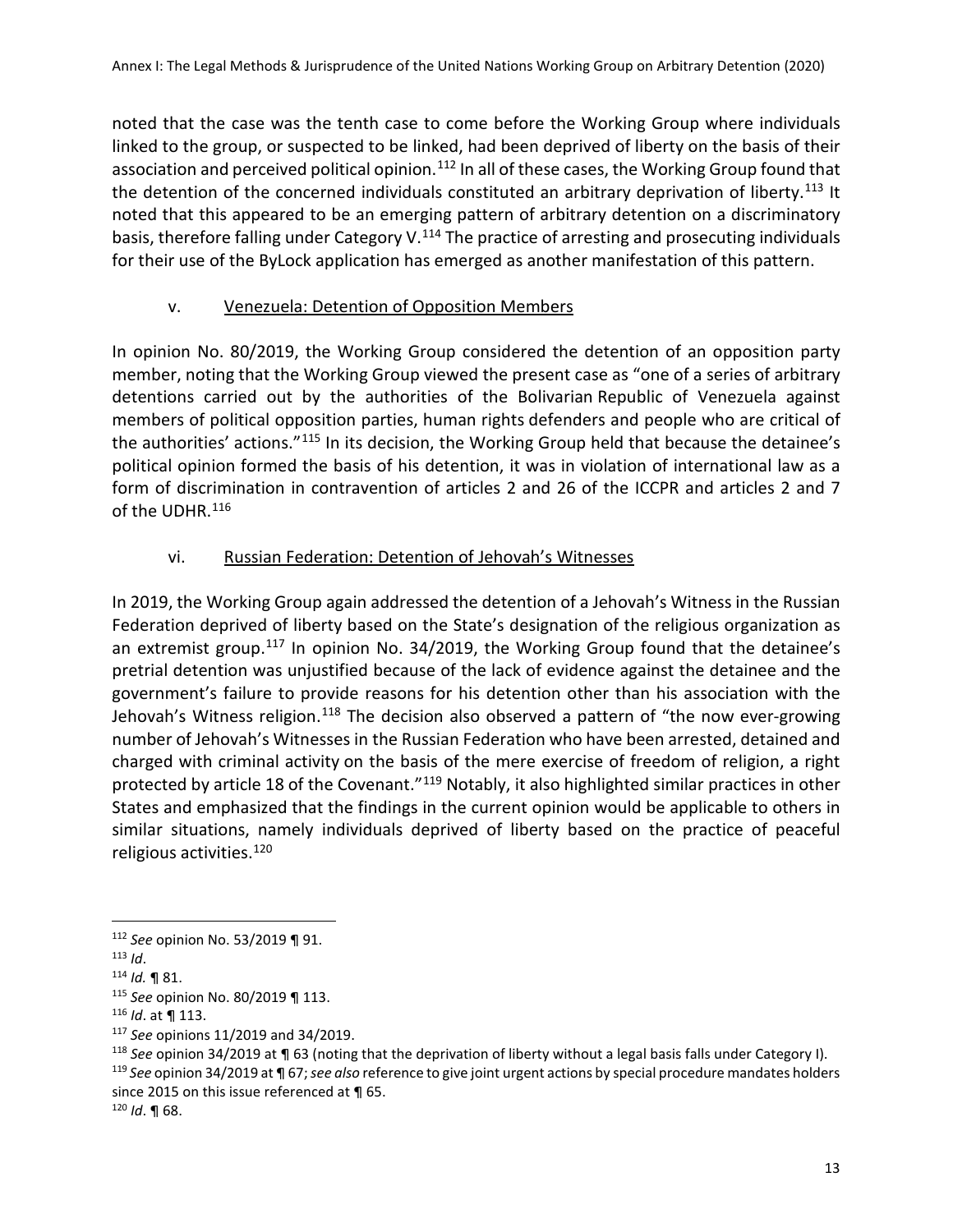## vii. Iran: Discrimination against Dual-Nationals

In opinion No. 32/2019, the Working Group noted that it has repeatedly found "a practice in the Islamic Republic of Iran of targeting foreign nationals, dual nationals and Iranian nationals with permanent residence in another country for prosecution."<sup>[121](#page-14-0)</sup> Accordingly, the Working Group considers that dual nationals deprived of liberty in Iran are part of a pattern wherein the State is arbitrarily depriving such people of liberty on the basis of residence status is in violation of articles 2 and 7 of the UDHR and articles 2(1) and 26 of the ICCPR. Further, detention based on any discriminatory basis, such as residency status, are arbitrary under Category V.

## viii. Nicaragua: Detention of Protestors

In opinion No. 43/2019, the Working Group considered the arrest and detention of protestors in Nicaragua. The Working Group noted that it observed a "pattern of serious human rights violations committed in Nicaragua in the context of the peaceful protests that began on 18 April 2018."<sup>[122](#page-14-1)</sup> It further noted that the case was "not the first to be carried out by the authorities of Nicaragua against persons who criticize the authorities' actions or who have participated in social demonstrations."[123](#page-14-2)

# ix. Tajikistan: Torture and Arbitrary Detention of Opposition Members

In opinion No. 66/2019, the Working Group noted the "strikingly similar" facts to other cases it had previously considered in opinions 2/2018 and 17/2019 alleging patterns of abuse against opposition members.[124](#page-14-3) Further, it observed that the Committee against Torture had noted similar patterns in its third periodic report of Tajikistan, as had the Human Rights Committee in its third periodic report, which noted: [the] "politically motivated harassment of opposition members that undermines genuine political pluralism."<sup>[125](#page-14-4)</sup> Accordingly, it found that the information received was indicative of a pattern of discriminatory behavior by authorities against opposition members on the basis of political or other opinion, a prohibited ground of discrimination under articles 2(1) and 26 of the Covenant, falling under Category V.<sup>[126](#page-14-5)</sup>

## **Conclusion**

The trends identified in the 2019 annex provide insight into the emerging and ongoing patterns of State practices of arbitrary detention. This annex builds on the Center for Human Rights & Humanitarian Law's handbook on *The Legal Methods and Jurisprudence of the United Nations* 

<span id="page-14-0"></span><sup>121</sup> *See* opinion No. 32/2019 ¶ 49.

<span id="page-14-1"></span><sup>122</sup> *See* opinion No. 43/2019 ¶ 86.

<span id="page-14-3"></span><span id="page-14-2"></span><sup>123</sup> *Id*. ¶ 89. 124 *See* opinion No. 66/2019 ¶ 99. 125 *Id*. ¶ 100. 126 *Id*. ¶ 101.

<span id="page-14-4"></span>

<span id="page-14-5"></span>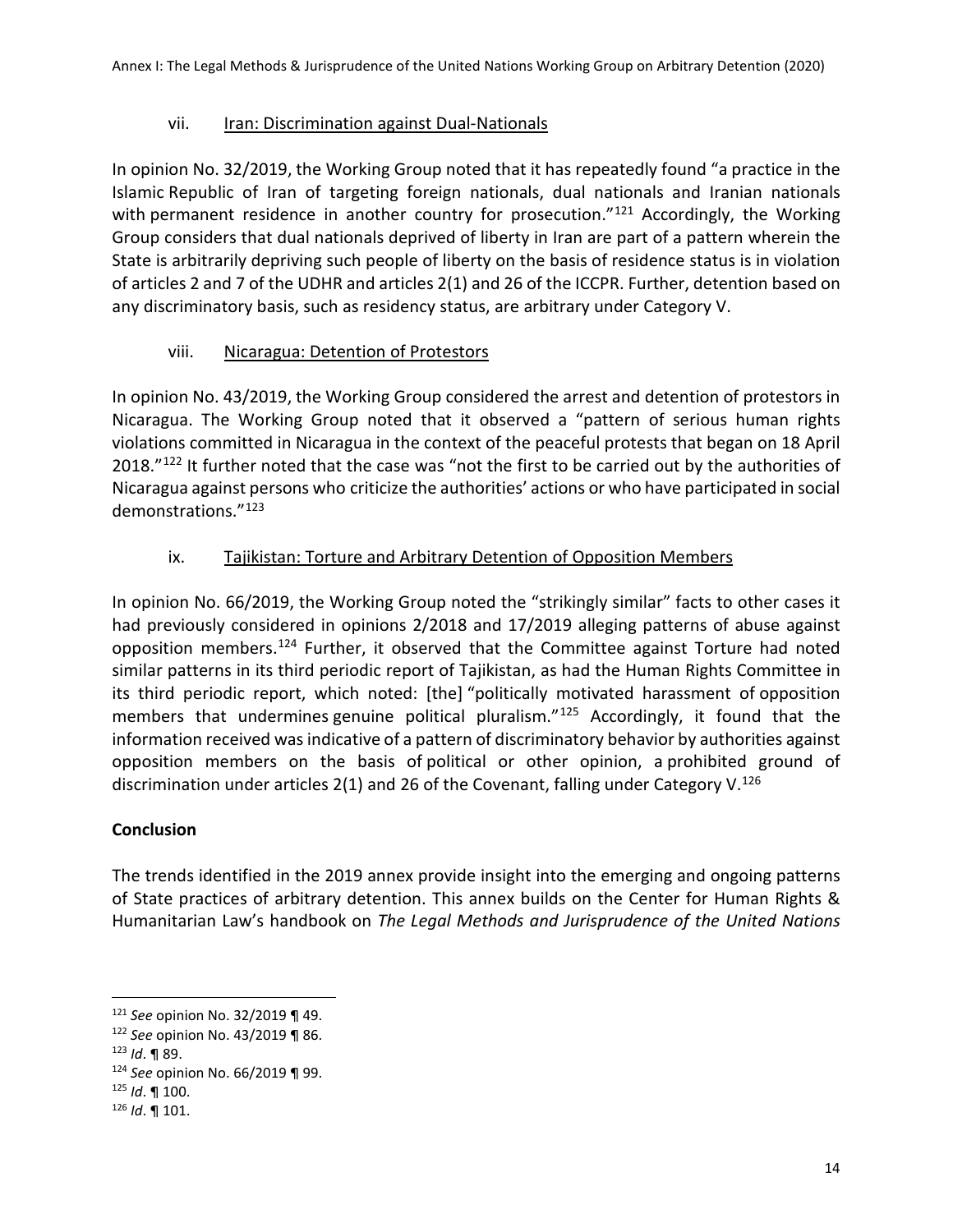*Working Group on Arbitrary Detention (2015-2018)*. [127](#page-15-0) The trends identified within, and information contained in the included charts and graphs, can assist advocates in successfully engaging with the Working Group's communication procedures by highlighting the facts, patterns, and interpretations of law relevant to its assessment of arbitrariness. The Working Group's publication of two new Deliberations and co-authorship of an amicus curiae submission in 2019 also demonstrate its responsiveness to evolving global conditions, including but not limited to, the impact of the COVID-19 pandemic on detained individuals and the importance of mental and physical health in preventing arbitrary deprivations of liberty. The Working Group's willingness to engage with emerging issues is vital to its continued success and the relevance of its opinions for human rights attorneys and advocates.

<span id="page-15-0"></span><sup>127</sup> *See*, THE LEGAL METHODS AND JURISPRUDENCE OF THE UNITED NATIONS WORKING GROUP ON ARBITRARY DETENTION (2015-2018): An Introduction for Practitioners, American University Washington College of Law Center for Human Rights & Humanitarian Law (2021), available at: [https://www.wcl.american.edu/impact/initiatives](https://www.wcl.american.edu/impact/initiatives-programs/center/publications/documents/the-legal-methods-and-jurisprudence-of-unwgad/)[programs/center/publications/documents/the-legal-methods-and-jurisprudence-of-unwgad/.](https://www.wcl.american.edu/impact/initiatives-programs/center/publications/documents/the-legal-methods-and-jurisprudence-of-unwgad/)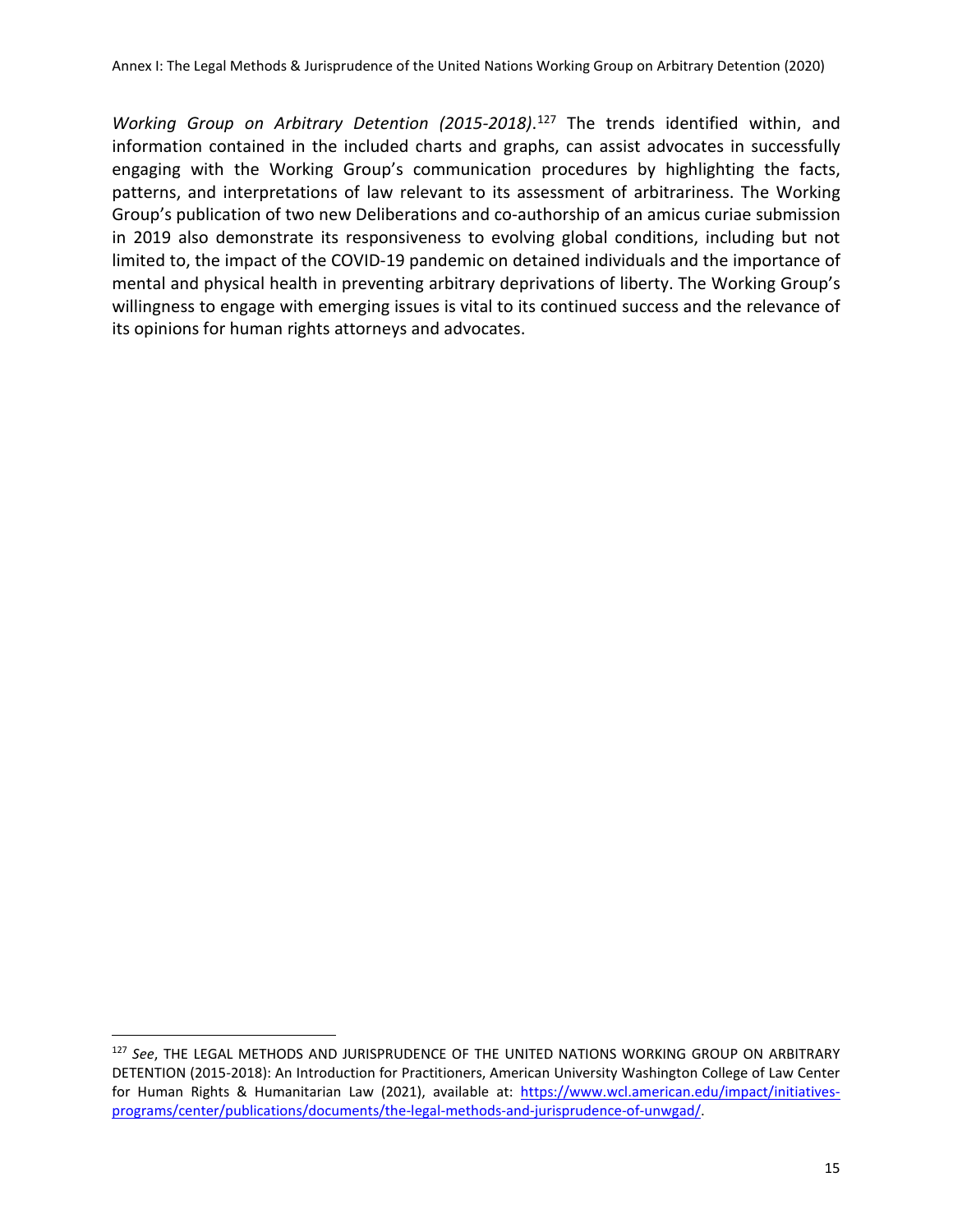# **Comparisons between data gathered from years 2015-2019**



#### **Percentage of cases pertaining to male, female and multiple people of both genders**

| Gender | Male | Female | Male, Female | Total | Gender %      | Gender % | Male % | Female % | Male, Female % |
|--------|------|--------|--------------|-------|---------------|----------|--------|----------|----------------|
| 2015   | 45   | 10     |              | 56    | 2015 Gender % | 2015     | 80.4%  | 17.9%    | 1.8%           |
| 2016   | 44   | 10     |              | 61    | 2016 Gender % | 2016     | 72.1%  | 16.4%    | 11.5%          |
| 2017   | 76   |        |              | 94    | 2017 Gender % | 2017     | 80.9%  | 9.6%     | 9.6%           |
| 2018   | 74   |        | 10           | 90    | 2018 Gender % | 2018     | 82.2%  | 6.7%     | 11.1%          |
| 2019   | 72   |        |              | 85    | 2019 Gender % | 2019     | 84.7%  | 10.6%    | 4.7%           |

### **Percentage of cases pertaining to minors and adults**

| Majority | Not minor | Minor | Total | Majority %      | Majority % | Not minor % | Minor % |
|----------|-----------|-------|-------|-----------------|------------|-------------|---------|
| 2015     | 51        |       | 56    | 2015 Majority % | 2015       | 91.1%       | 8.9%    |
| 2016     | -57       |       | 61    | 2016 Majority % | 2016       | 93.4%       | 6.6%    |
| 2017     | 91        |       | 94    | 2017 Majority % | 2017       | 96.8%       | 3.2%    |
| 2018     | 86        |       | 90    | 2018 Majority % | 2018       | 95.6%       | 4.4%    |
| 2019     | 82        |       | 85    | 2019 Majority % | 2019       | 96.5%       | 3.5%    |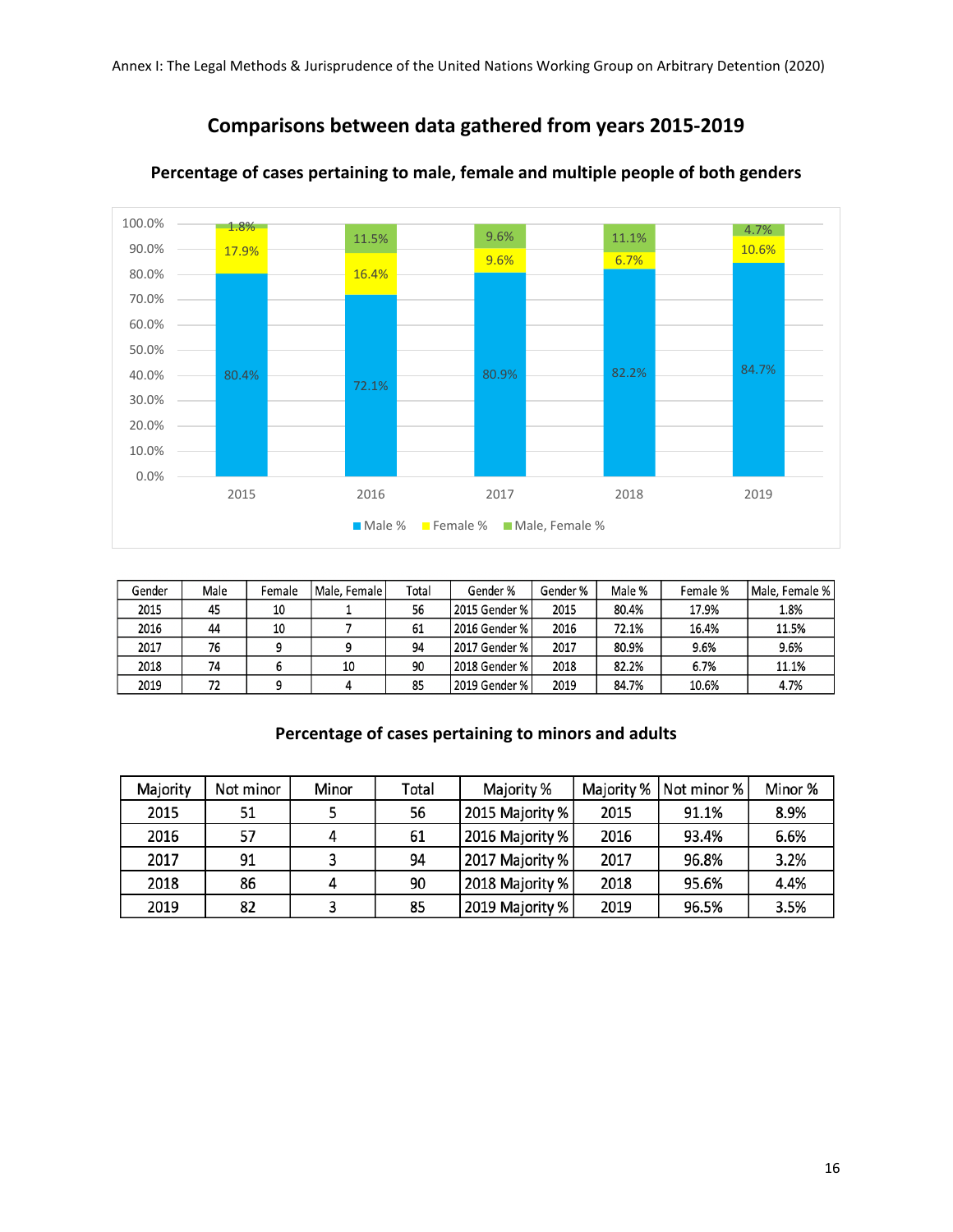



**Comparison between categories identified in opinions issued from 2015-2019**